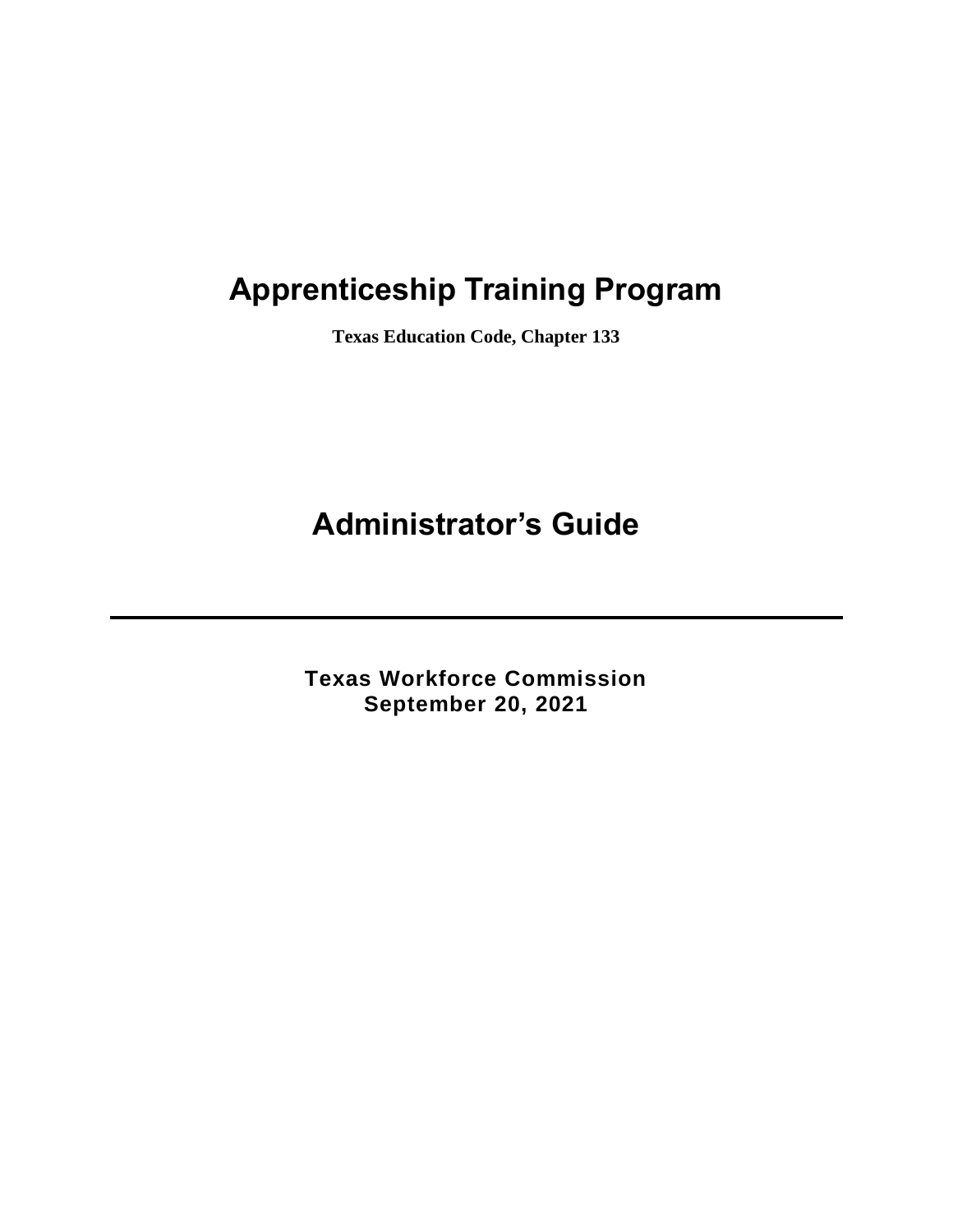## <span id="page-1-0"></span>**Table of Contents**

Click on a section or appendix below to navigate to that location in the guide.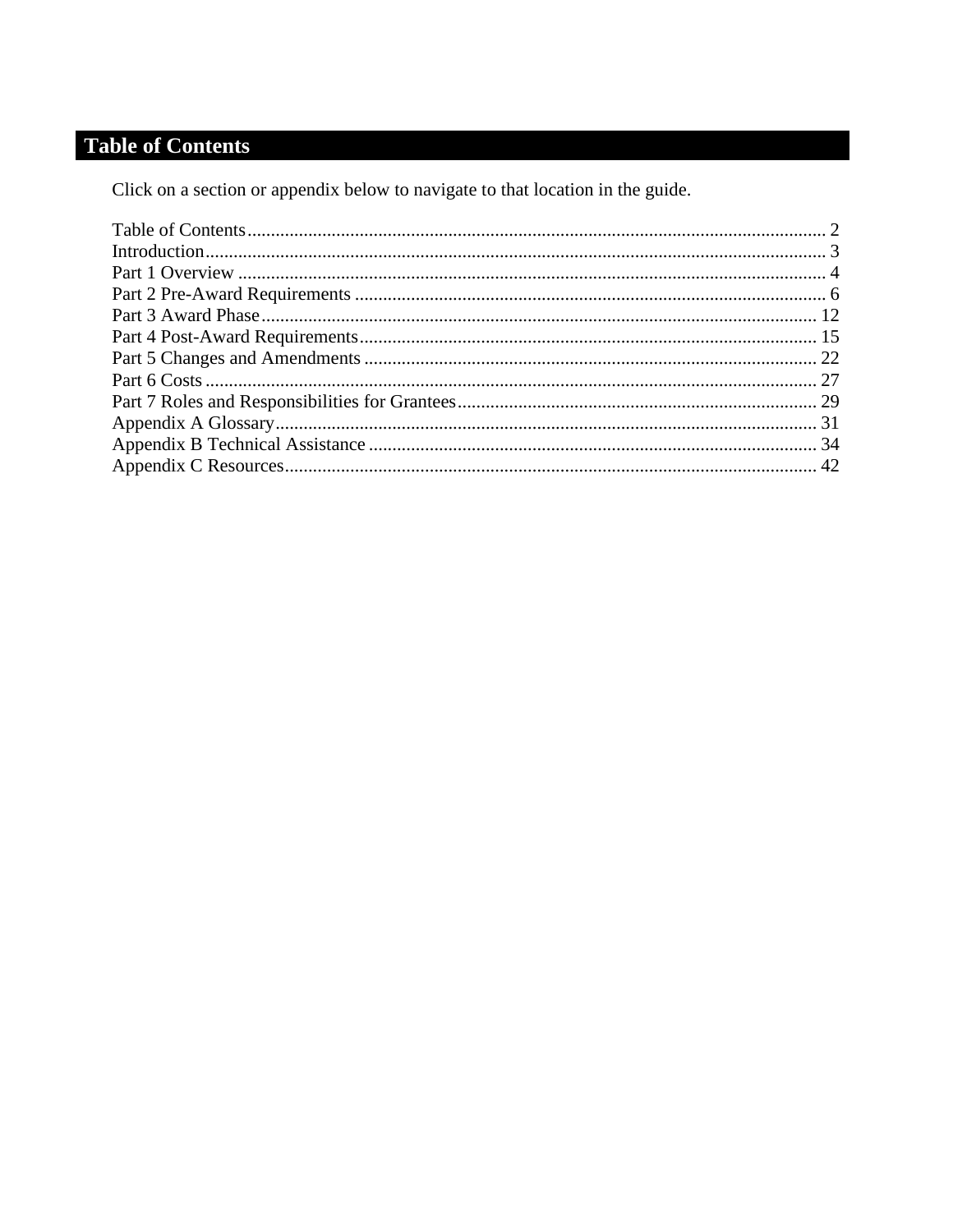#### <span id="page-2-0"></span>**Introduction**

#### **Purpose**

The purpose of this guide is to help entities that receive funds from the Texas Workforce Commission's (TWC) Apprenticeship Training Program (ATP) to efficiently administer funds awarded to local education agencies (LEAs) and apprenticeship committees.

#### **Scope**

The guide explains the federal, state, and TWC administrative and program requirements that govern ATP funds. The guide includes specific program requirements that govern the pre-award and post-award stages of the funding cycle for ATP grants.

While information relating to applicable federal, state, and TWC administrative and program requirements was used in preparing this guide, omission of an applicable requirement from this guide does not waive a grantee's responsibility to comply with that requirement. If a conflict appears to exist between a provision of this guide and an ATP grant award, the grantee must contact TWC at [apprenticeshipatp@twc.texas.g](mailto:apprenticeshipatp@twc.texas.)ov. For the definition of the term "grantee," see Applicability, below.

#### **Applicability**

This guide compiles federal, state, and TWC requirements that apply to grantees of ATP funds. Grantees are LEAs and apprenticeship committees. The requirements published in this guide also apply when a grantee subawards ATP funds to a lower-tier subrecipient, or subgrantee. These entities are also subject to the requirements that are applicable to ATP funds and are referred to in this guide as subgrantees.

#### **Effective Date**

This ATP Administrator's Guide rescinds and replaces all earlier versions of the ATP Administrator's Guide. Unless otherwise specified, changes made to this guide take effect on the date that the changes are published in this guide.

#### **Distribution of the Guide**

The ATP Administrator's Guide is made available to ATP grantees as a publication on the [TWC](http://www.twc.state.tx.us/programs/apprenticeship-program-overview) website. Hard copies of the guide are distributed only when information in the guide is needed to carry out the terms of a grant award and there is no way to send the document electronically.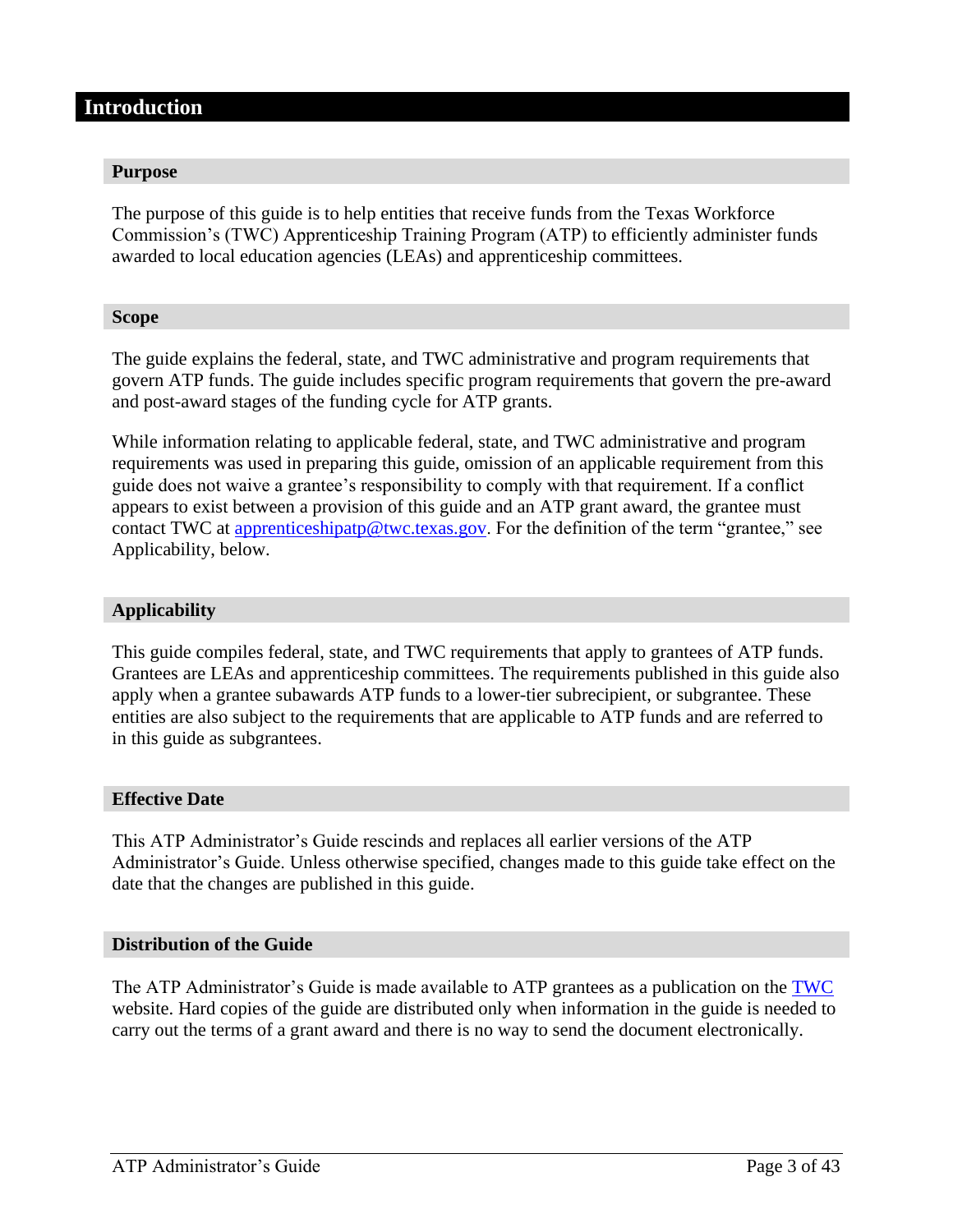#### **Request for Technical Assistance**

Grantees may request clarification on the requirements of this guide by sending an email message to [apprenticeshipatp@twc.texas.gov.](mailto:apprenticeshipatp@twc.texas.gov) Subgrantees may request clarifications from grantees, when needed. A grantee may forward a subgrantee's question to [apprenticeshipatp@twc.texas.gov,](mailto:apprenticeshipatp@twc.texas.gov) at the grantee's discretion.

#### **Resources**

The specific resources used in preparing this guide are identified in each section and in the appendices, where applicable.

The resources generally include the following:

- Office of Management and Budget (OMB) "Uniform Administrative Requirements, Cost Principles, and Audit Requirements for Federal Awards" (Uniform Guidance) (2 CFR Part 200)
- Uniform Grant Management Standards
- TWC Financial Manual for Grants and Contracts (FMGC)
- Program statutes and regulations
- State statutes, such as the Texas Education Code
- Federal guides
- TWC rules and systems, including TWC Chapter 837 Apprenticeship Training Program rules at Title 40 Texas Administrative Code

#### **Organization**

On June 12, 2020, TWC updated the ATP Administrator's Guide to implement legislative program changes and conform to TWC policy and plans regarding the accessibility of electronic and information resources.

Sections and appendices are navigable by hyperlinks from the table of contents and throughout the guide. As before, each section is organized into subsections that contain a policy statement, supporting requirements, considerations specific to a program or entity, and citations for resources. Hyperlinks are used throughout the guide to link to source documents, other sections or subsections, and appendices, including the glossary, where key terms are defined.

#### **Updates**

Updates to the ATP Administrator's Guide are made as needed. When possible, changes are made annually to coincide with the beginning of the state's fiscal year, on September 1. However, updates may be made more frequently when significant changes require more timely revisions. The date on which a section was last updated is identified at the end of the section.

<span id="page-3-0"></span>Most Recent Update: June 12, 2020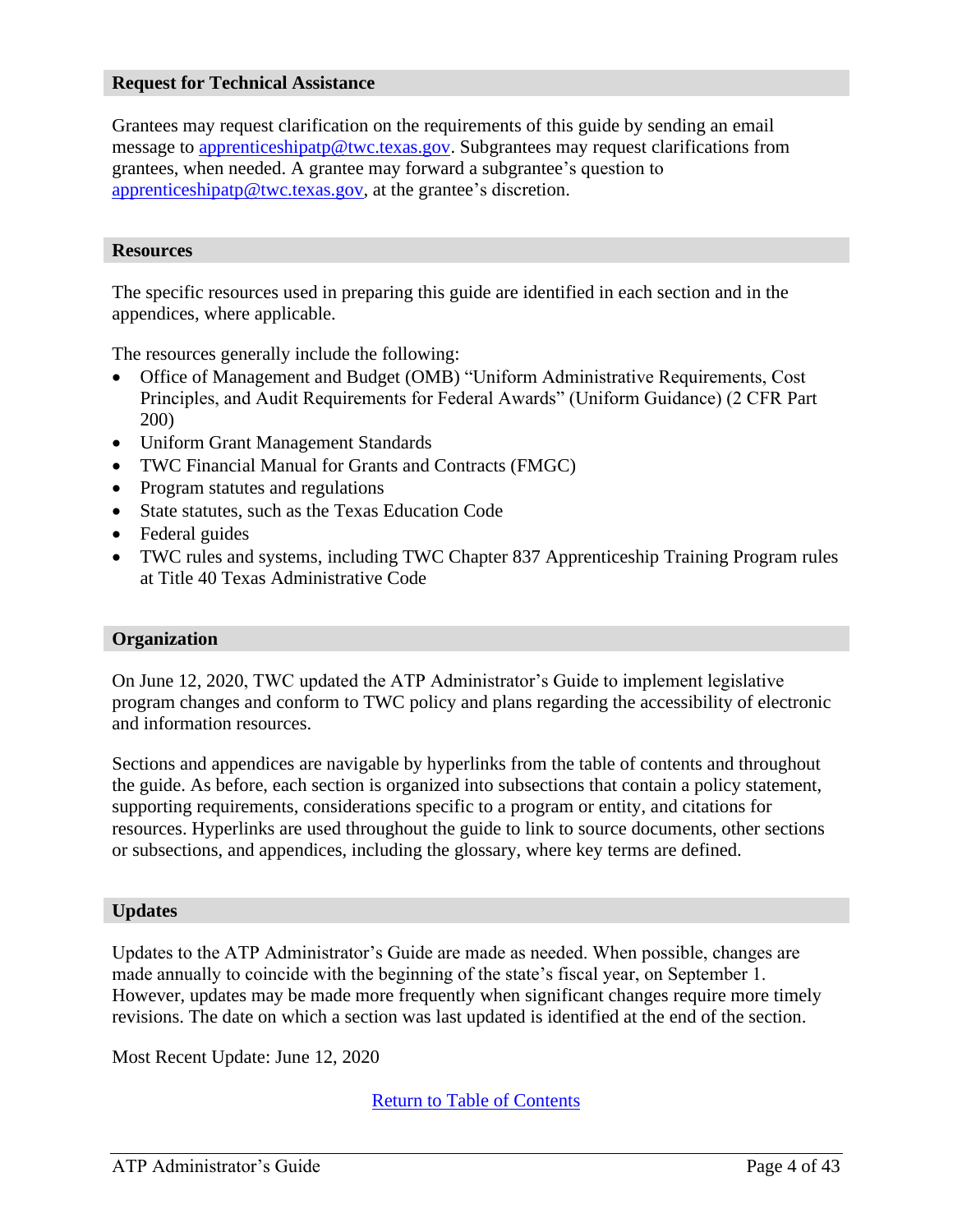## **Part 1 Overview**

The purpose of the TWC Apprenticeship Training Program (ATP) is to encourage and assist industries in the development and improvement of Registered Apprenticeship and other training programs that are designed to provide the skilled workers needed for Texas to compete in a global economy.

As authorized in [Texas Education Code, Chapter 133,](http://www.statutes.legis.state.tx.us/Docs/ED/htm/ED.133.htm) TWC provides funds to local education agencies (LEAs) and apprenticeship committees to support a portion of the costs of job-related classroom instruction in Registered Apprenticeship Programs (RAPs). A RAP arranges with an LEA or the apprenticeship committee so that one or the other can act as the ATP's fiscal agent. The LEA and apprenticeship committee are the funding link between the RAP and TWC.

Most Recent Update: September 20, 2021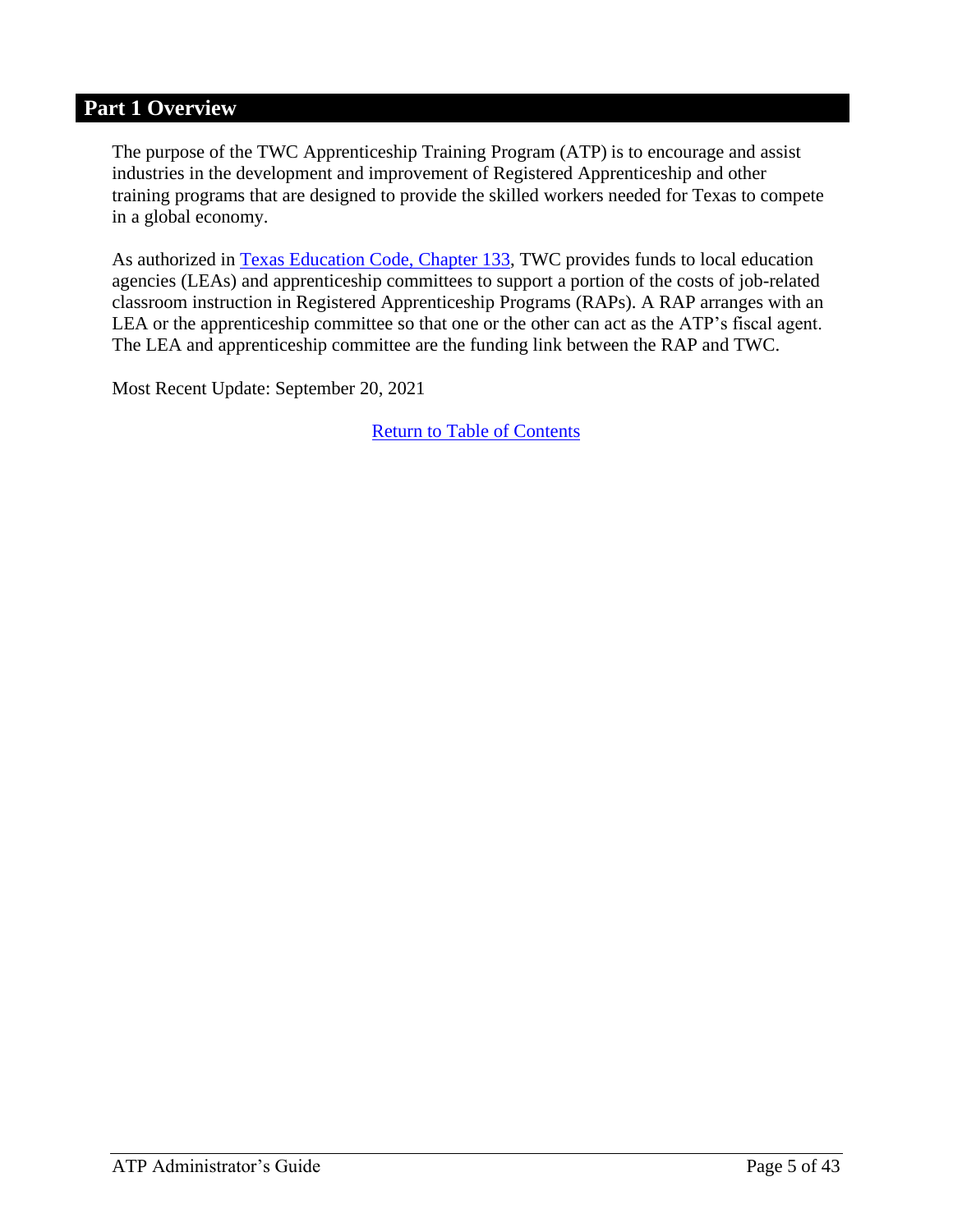## <span id="page-5-0"></span>**Part 2 Pre-Award Requirements**

<span id="page-5-1"></span>The pre-award phase represents the beginning of a grant's life cycle. The phase includes announcing opportunities, planning estimates, and submitting applications. It also includes the reviewing process.

The next section explains what generally occurs during the pre-award phase. The section is organized as follows:

- 2.1 [Funding Opportunity Announcement](#page-6-0)
- 2.2 [Submission Requirements](#page-7-0)<br>2.3 Review Process

[Review Process](#page-10-0)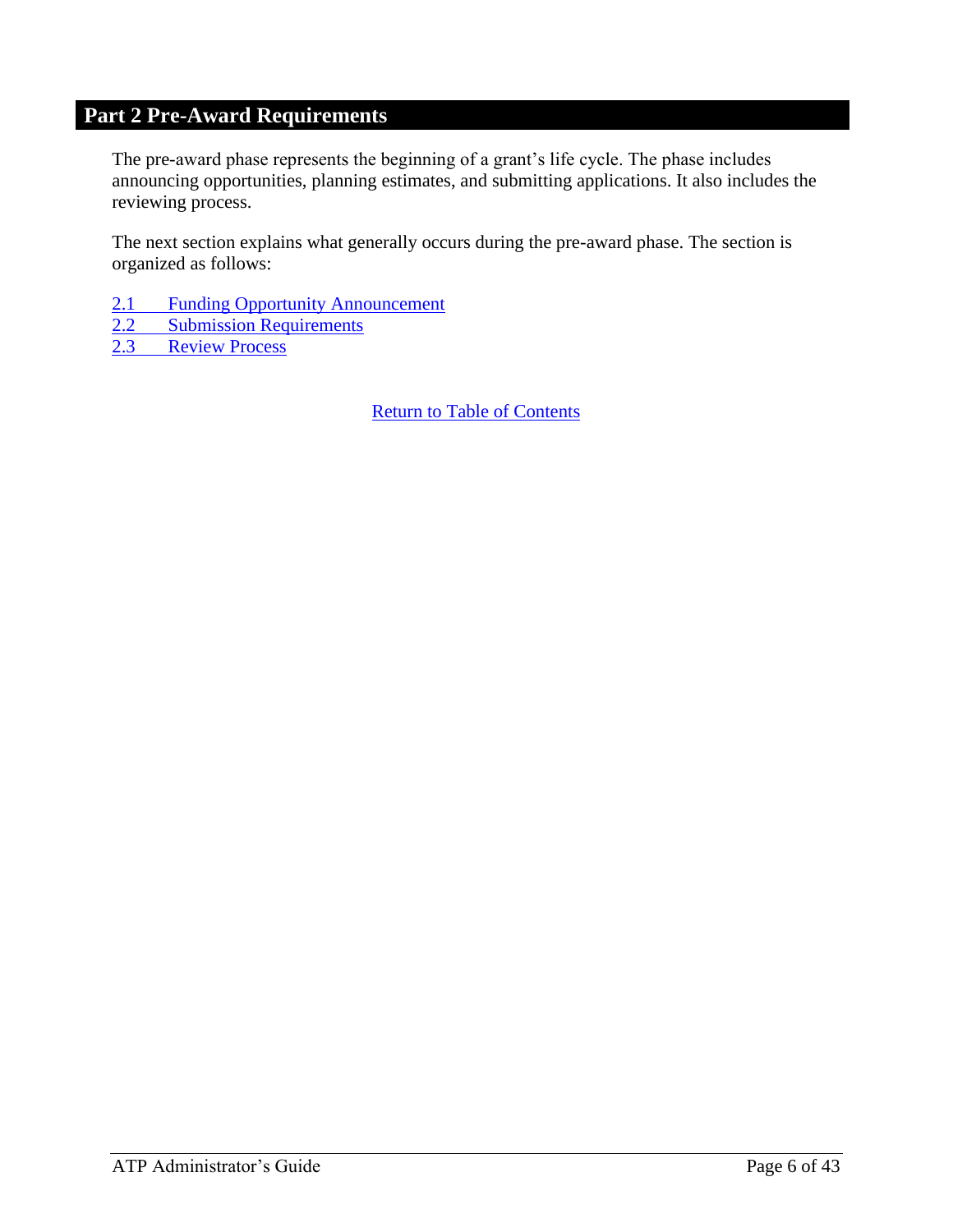#### <span id="page-6-0"></span>**2.1 Funding Opportunity Announcement**

Texas Education Code §133.006 requires that the TWC adopt forms, formulas, and administrative procedures for distributing available funds to ATPs. Additionally, TWC Chapter 837 Apprenticeship Training Program rule §837.21 states that after TWC receives recommendations from the Texas Workforce Investment Council, TWC must provide public notice of the amount of funds available to support ATPs.

Funds are distributed to eligible grantees by TWC in a two-step process consisting of planning estimates and final distributions. Details of the annual distribution process are published in TWC rule §837.26.

Each May or June, TWC publishes on its website a notice of available funding for the program's prospective fiscal year, along with instructions for submitting requests for funds.

TWC announces the funding, and eligible grantees that are interested complete and return all submission materials by the required date, as indicated on the [program timeline.](https://twc.texas.gov/files/twc/fy22-apprenticeship-program-timeline-final-twc.pdf) Incomplete submissions may be omitted from funding consideration.

> **[Return to Table of Contents](#page-1-0) Display [Program Timeline](https://twc.texas.gov/files/twc/fy22-apprenticeship-program-timeline-final-twc.pdf)**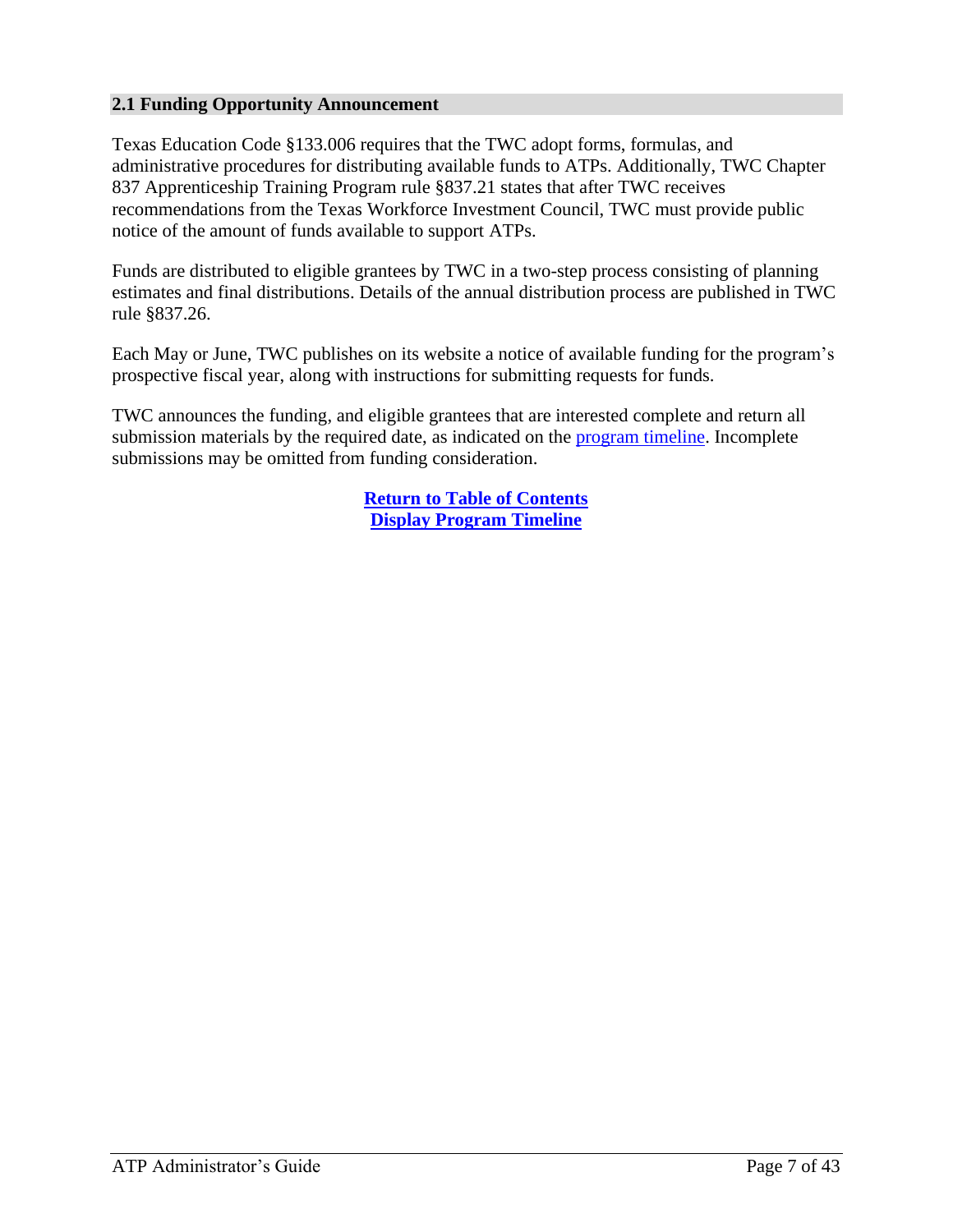#### <span id="page-7-0"></span>**2.2 Submission Requirements**

*Planning Estimates.* For the prospective state fiscal year, grantees must submit a planning [estimates form](https://twc.texas.gov/files/twc/fy22-apprenticeship-planning-estimates-form-final-twc.xlsx) to TWC for each registered ATP that it supports. The planning estimates form consists of the following two elements:

Estimates. For prospective apprentices to be trained, grantees must provide the number of approved classroom hours; the estimated number of registered apprentices; and the estimated total number of contact hours of job-related classroom instruction to be conducted.

TWC will fund up to 220 classroom hours per occupation. Planning estimates of more than 220 classroom hours will be adjusted downward.

*Note:* The estimated number of contact hours is determined by multiplying the estimated number of registered and enrolled apprentices by the number of approved classroom hours for the funding year.

Assurances. Grantees must sign and submit assurances, understanding that state funding is available only for job-related classroom instruction; understanding the requirements for functional apprenticeship committees; and acknowledging adherence to all rules, regulations, and eligibility requirements.

Apprenticeship committee grantees also must complete and submit the following with their planning estimates:

- [The Apprenticeship Committee Information Form](http://www.twc.state.tx.us/files/agency/apprenticeship-committee-information-form-twc.docx)
- [The Financial Management Questionnaire](http://www.twc.state.tx.us/files/agency/apprenticeship-committee-financial-management-questionnaire-twc.docx)

TWC conducts internal reviews on all potential members of the apprenticeship committee and any affiliated business partners of ATPs. TWC's review includes an analysis of fiscal stability and a regulatory integrity review of the business partner's standing with federal, state, and local governments (including confirming payment of all state taxes, determining the existence of pending administrative or court actions, and determining whether there are adverse factors that could impact the awarding of a grant).

*Applications.* After submission of the planning estimates, TWC sends potential grantees an application for the ATP by email. It includes instructions for submitting the application to TWC. Additionally, any supporting documents must be submitted with the application on or before the due date, as annually prescribed in the [program timeline.](https://twc.texas.gov/files/twc/fy22-apprenticeship-program-timeline-final-twc.pdf)

Grantees must provide the following support documents:

• Email notice confirming submission of application to the Local Workforce Development Board (Board), in the local workforce development areas where apprentices will be employed and receiving training (*Note: Grantees must submit a copy of the application to the grant recipient contact, listed on the Workforce Board Directory at [https://twc.texas.gov/files/partners/workforce-board-directory-twc.pdf,](https://twc.texas.gov/files/partners/workforce-board-directory-twc.pdf) for the opportunity to review and comment. Boards may provide comments on the Local Workforce Board Review & Comment Form, provided by TWC to the grantee as part of the application package.)*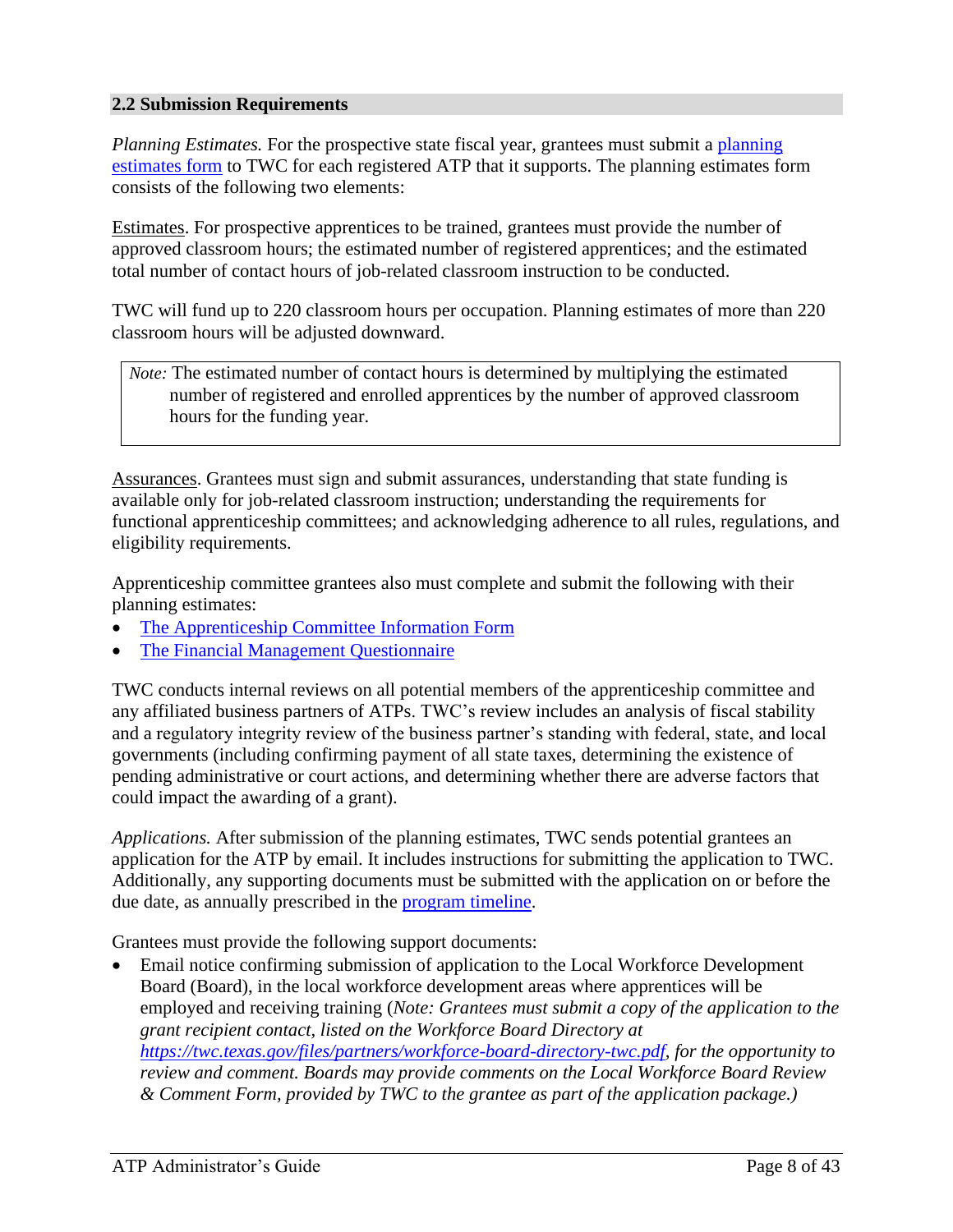- A signed agreement between the LEAs and apprenticeship committees, as applicable
- Evidence of the RAP's standards, as recognized by the US Department of Labor (DOL)

*Preliminary Contact-Hour Rate.* Once TWC has determined the contact-hour rate, calculated based on all planning estimates received, TWC provides each grantee with the statewide preliminary contact–hour rate and a planning estimate for the prospective state fiscal year, so that application budgets can be finalized before submission.

#### **Considerations**

*Distance Learning.* Distance learning is allowable with prior approval. Distance learning is instruction (classroom hours) provided in an untraditional way, rather than being provided in a traditional setting with the instructor and the apprentice physically in the same classroom. DOL allows correspondence, electronic media, and interactive distance learning to be included and approved in its standards for the RAP. In the application, RAPs must request approval to include distance learning instruction. However, any other type of related classroom instruction, such as electronic media or other types of distance learning method, must be identified in the Training Program Standards before requesting TWC approval.

RAPs seeking approval from an LEA or from TWC for distance learning instruction shall provide, at a minimum, the following for consideration:

- a copy of the DOL-approved program standards reflecting the untraditional training delivery format;
- an assurance that apprentices enrolled in distance learning will not pay more than apprentices enrolled in job-related classroom instruction;
- an assurance that the apprentice resides and works in the state of Texas;
- the estimated number of apprentices involved;
- the number of classroom hours identified in the RAP's standards; and
- a description of how the classes will be conducted, including:
	- $\blacktriangleright$  delivery method;
	- $\blacktriangleright$  lab settings; and
	- ➢ testing sessions.

Upon LEA approval, the LEA must submit the request to TWC for approval. RAPs that are not partnering with an LEA will submit the request directly to TWC for approval.

Once approved, TWC requires:

- access and passwords that are needed to participate and observe the training;
- all apprentices to meet in person at the first-class meeting, which TWC or LEA personnel may attend;
- updates, at least quarterly, on the progress of each apprentice participating in the training; and
- lab and testing dates, which TWC or LEA personnel may attend.

Distance learning as defined above that does not have TWC approval may be unallowable, potentially resulting in the requirement for the program to repay grant funds.

*Indirect Cost Rate.* Grantees, specifically LEAs, that will recover indirect costs pursuant to their indirect cost rate must make that indication when they submit their application. Indirect costs, if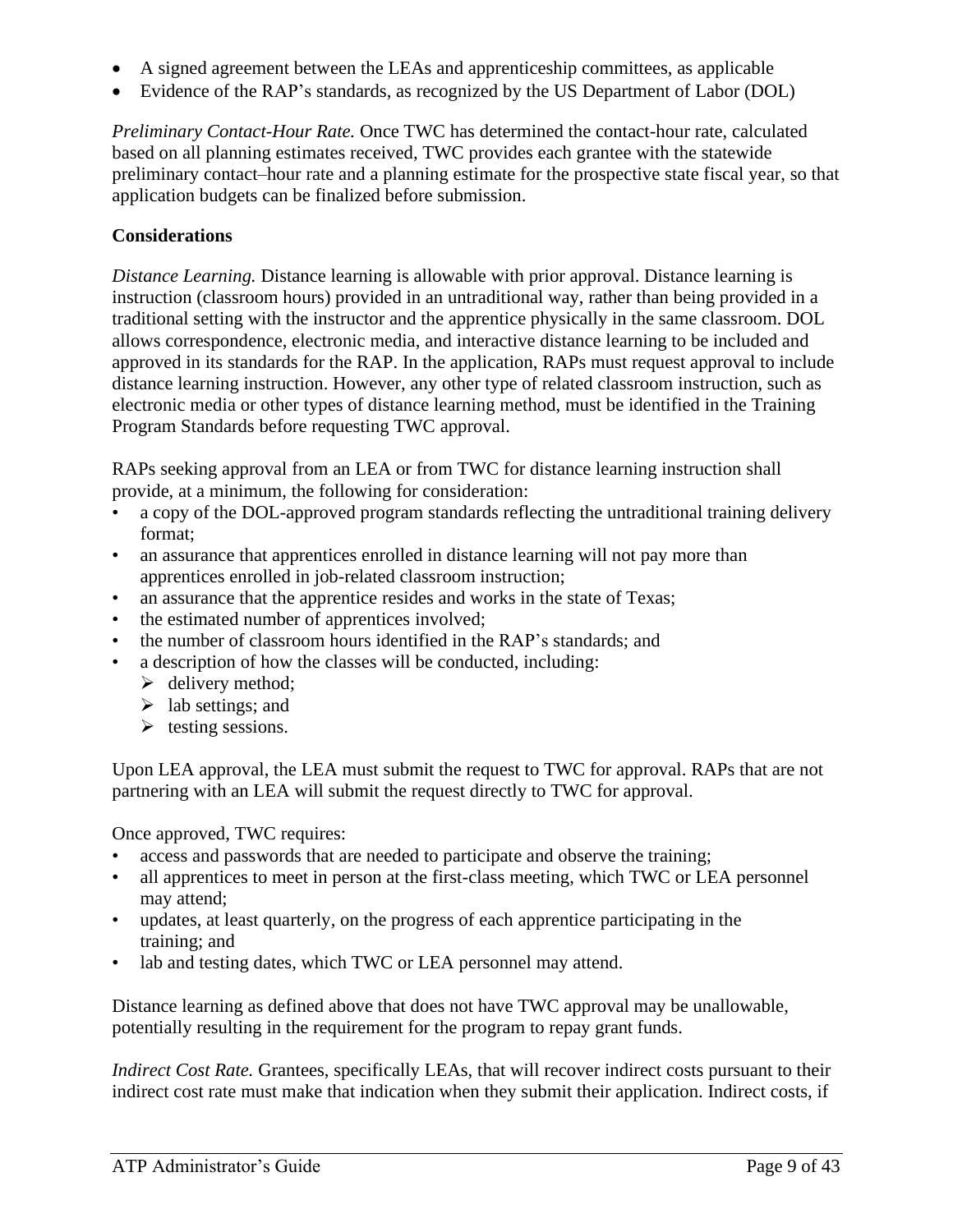any, charged to the grant award must result from proper use of an indirect cost rate approved by the grantee's federal cognizant agency for indirect costs, or other authorized entity, as appropriate, a de minimis rate as described in 2 CFR §200.414, or in the absence of either of these, a rate negotiated with TWC.

Most Recent Update: September 20, 2021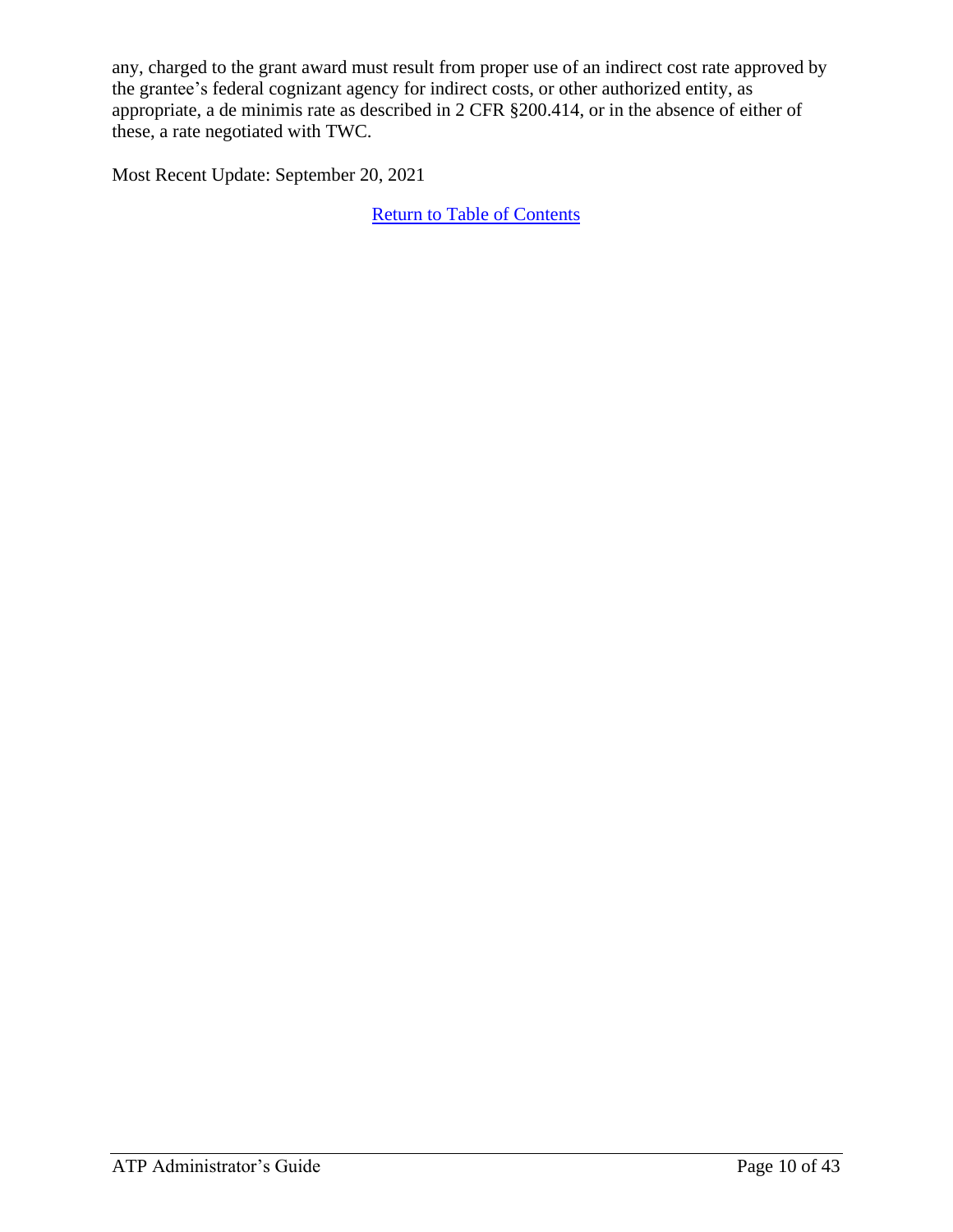#### <span id="page-10-0"></span>**2.3 Review Process**

Once the submission deadline for an application passes, TWC reviews the applications.

The steps for reviewing an application are as follows:

- Initial screening to ensure that the application is complete
- Programmatic review and assessment of the applications
- Financial review of the proposed budget
- Award decision and announcement

Initial Screening. In the initial screening, also called a basic minimum requirements review, TWC checks each application to ensure that each required element is included and is complete, such as the section on eligibility, the program narrative, and the budget attachment. If an application does not meet all basic requirements, then it is likely that the application will not be considered for funding.

Programmatic Review and Assessment of Applications. The applications undergo a thorough review and assessment for their technical and programmatic quality and competency.

Financial Review. The budget included in the application must be supported by written justification that describes the costs and makes clear the need for those costs with respect to the requirements of the grant project. TWC conducts a cost analysis, reviewing each line item and the overall proposed budget to ensure compliance with statutory and financial regulations. The financial review also considers the total budget for the ATP as a whole in relation to the amount of money each application requests.

Award Decision and Announcement. See Part 3 Award Phase.

Most Recent Update: June 12, 2020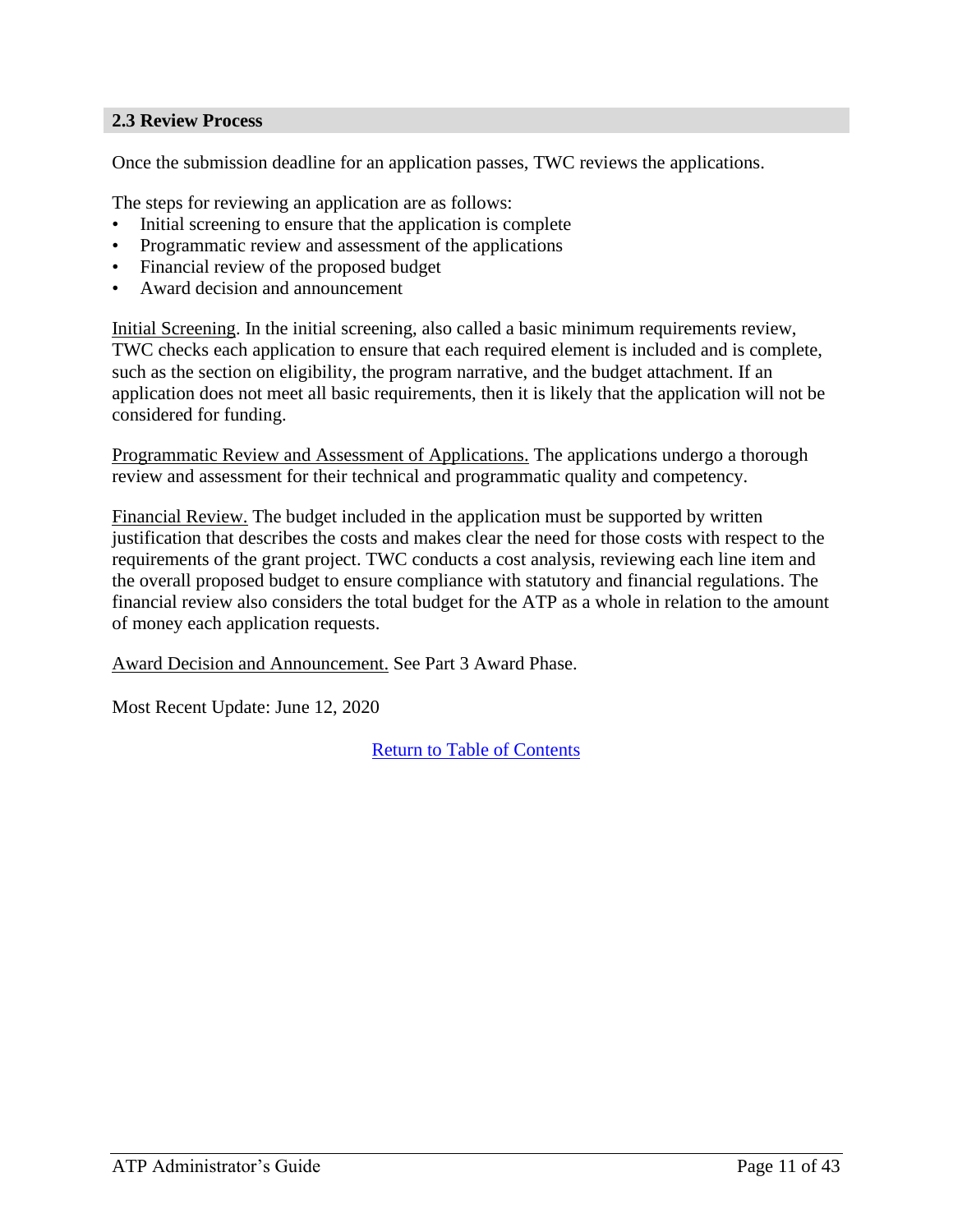## <span id="page-11-0"></span>**Part 3 Award Phase**

Once TWC completes the application review process, the award phase begins. Apprenticeship Training Program (ATP) staff members review and make award recommendations, based on the programmatic and financial reviews of the applications.

This section is organized as follows: 3.1 Award Negotiations 3.2 [Notice of Award](#page-13-0)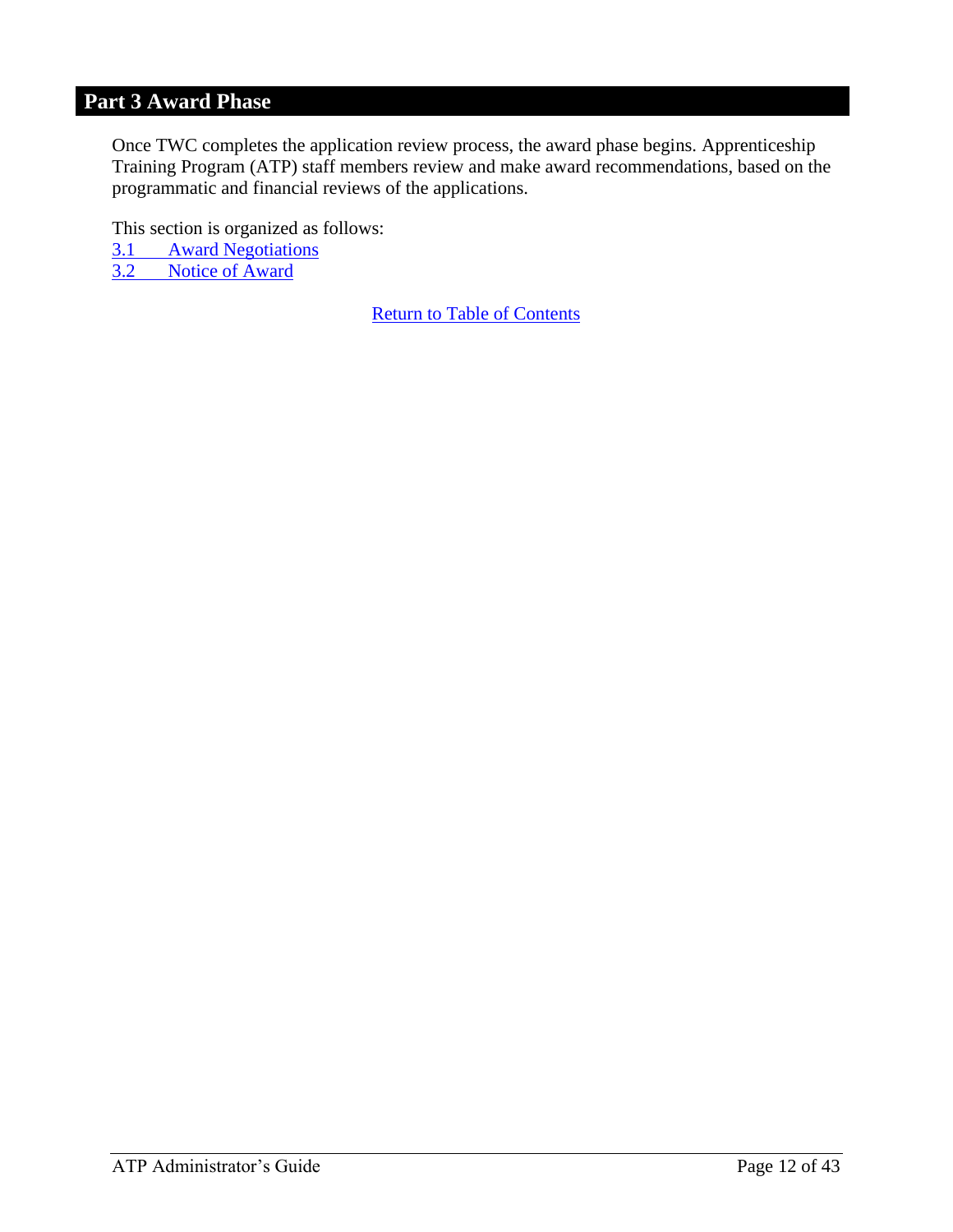#### **3.1 Award Negotiations**

Grantees receive an email notification and grant award documents for review and approval for processing.

The email notification and grant award documents consist of the following:

- Funding sources and allocations breakdown
- Program objectives and deliverable targets
- **Budget detail**

#### **Authority**

Grant awards cannot be initiated until the grantee confirms that the grant award documents are approved for processing.

*Submission of Required Forms.* In some cases, certain required documents (such as certification forms, affidavits, and proof of insurance) are not submitted to TWC during the grant application process; however, all required documents must be submitted before TWC will disburse funds.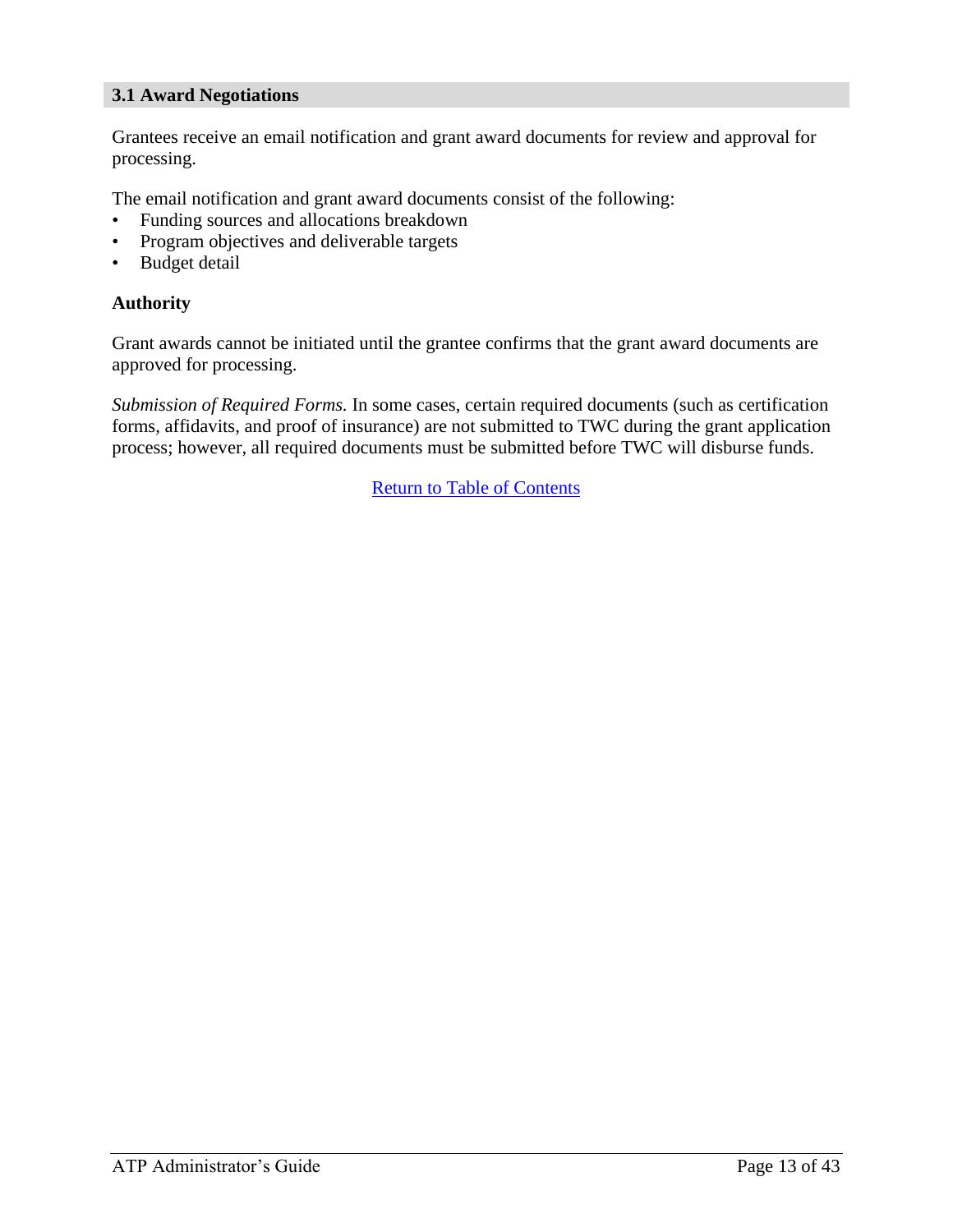#### <span id="page-13-0"></span>**3.2 Notice of Award**

Once the final award decisions are made, TWC sends a Notice of Grant Award (NGA) to the applicants selected for funding. The NGA is the official, legally binding issuance of the award. By accepting the grant (that is, by signing the grant agreement), the grantee becomes legally obligated to carry out the full terms and conditions of the grant.

The NGA includes the following information:

- The name of the grantee
- The grant period
- The type and amount of federal and state funds
- The grant number
- A signature page
- A general terms and conditions page
- Statements of work (Attachments A, B, C, and D)

*Award Notification and Acceptance.* After receiving the document review notification, the grantee has 30 days to do the following:

- Download and review the entire grant award
- Contact TWC with any questions
- Obtain a digital signature for the authorized official
- Accept award documents via TWC's electronic and review process

When TWC receives the grantee's acceptance of the award with all e-signatures provided, the grant is considered active.

Authorized Signatures for Grant Awards. For LEAs, TWC requires grant awards to be signed by the highest levels of management, as follows:

- For independent school districts, the superintendent signs
- For community colleges, the president or a dean signs

For apprenticeship committees, information about which officers or members are authorized to sign contracts is typically provided in the committee's bylaws. The signatory is typically the committee chair.

*Commencement of Grant Activities.* Grant activities and related purchases may not begin until the start date of the grant period, on September 1.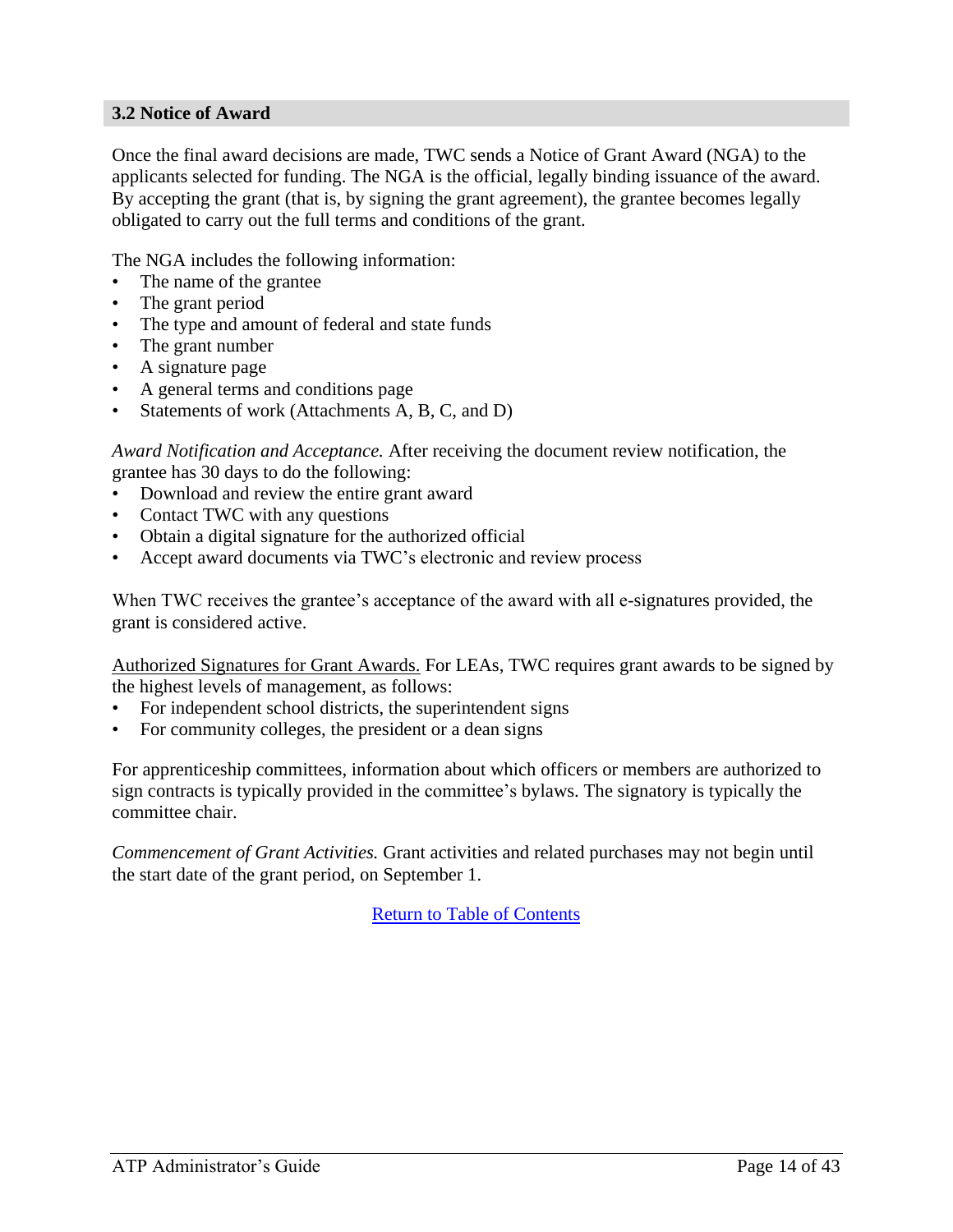## <span id="page-14-0"></span>**Part 4 Post-Award Requirements**

The post-award phase requires a significant amount of work, including implementing the grant, reporting progress, and completing the closeout requirements.

Apprenticeship Training Program (ATP) staff members are available to assist grantees and ensure that they comply with the grant terms and conditions. Grantees must faithfully and diligently carry out the grant objectives.

This section is organized as follows:

- 4.1 [Reporting](#page-15-0)<br>4.2 Assessing
- **[Assessing](#page-17-0)**
- 4.3 On-Site [Monitoring, Auditing,](#page-18-0) and Other Examinations
- 4.4 [Closeout](#page-19-0)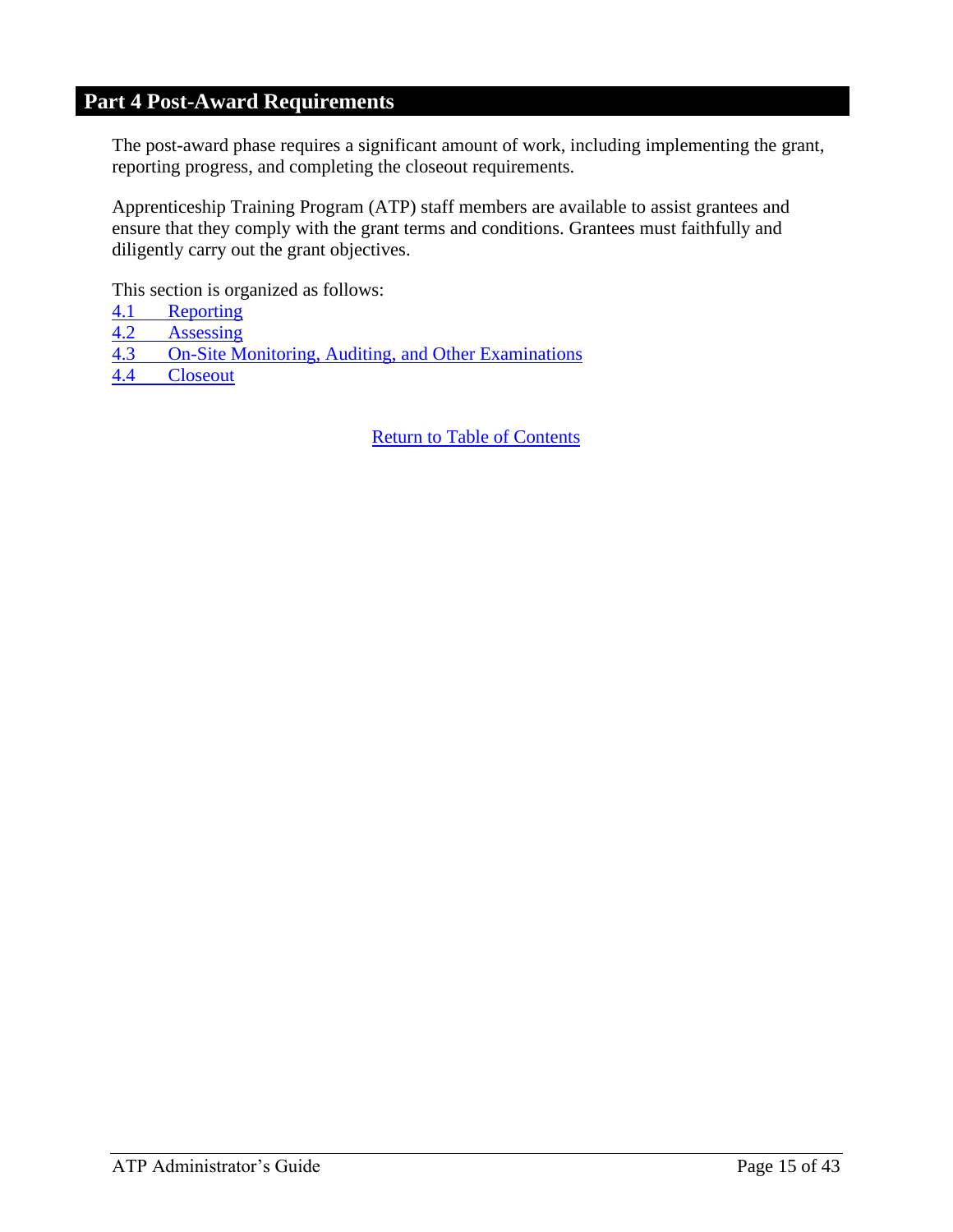#### <span id="page-15-0"></span>**4.1 Reporting**

TWC reviews the progress made and money spent by grantees using various programmatic and financial reporting procedures, as well as using the activities and performance metrics published in the grant award. Most grantees administer the grants ethically and efficiently. However, TWC's reviewing procedures are necessary to maintain transparency and carry out TWC's oversight responsibilities to ensure that the award is being used for its intended purposes.

TWC typically assigns a grant manager to each grant. Grantees work with the grant manager throughout the duration of the grant award. Because the grant manager reviews reports and conducts site visits, TWC recommends that grantees develop an effective means of communicating with them. It is better to prevent issues by talking with the grant manager to clarify grant terms or expectations, rather than submitting a report about an issue and waiting for recourse to be initiated.

The specific reporting requirements, schedules, and systems for ATP grants are identified in the terms and conditions of the grant award.

The systems and administrative requirements include the following:

- [TWC's Cash Draw and Expenditure Reporting \(CDER\) system](https://apps.twc.state.tx.us/CASHDRAW/dispatcher)
- [TWC's Financial Manual for Grants and Contracts](http://www.twc.state.tx.us/partners/financial-manual-grants-contracts) (FMGC)
- The state's Uniform Grant Management Standards (UGMS)
- OMB's "Uniform Administrative Requirements, Cost Principles, and Audit Requirements for Federal Awards" (Uniform Guidance) (2 CFR Part 200)
- Other federal, state, or TWC guidance
- Grant award provisions

*Data Collection.* Grantees must have a method in place to collect required apprentice data. Grantees may choose to use TWC's apprentice data questionnaire to collect this data. The apprentice data questionnaire is provided by TWC to the grantee as part of the grant award orientation package. After apprentice data is collected and validated by the grantee, data must be entered in TWC's Apprentice Information Form for reporting to TWC. Grantees must report required apprentice data by October 16 (new programs) and November 13 (continuing programs).

The purpose of the data validation is to verify that:

- the minimum number of approved job-related classroom instruction hours is met, as required in the approved RAP's standards;
- each apprentice reported is registered with DOL before attending the first class;
- each apprentice reported is in good standing with the RAP; and
- the number of classroom hours and registered apprentices used to calculate the final statewide contact-hour rate and to distribute funds for RAPs is correct.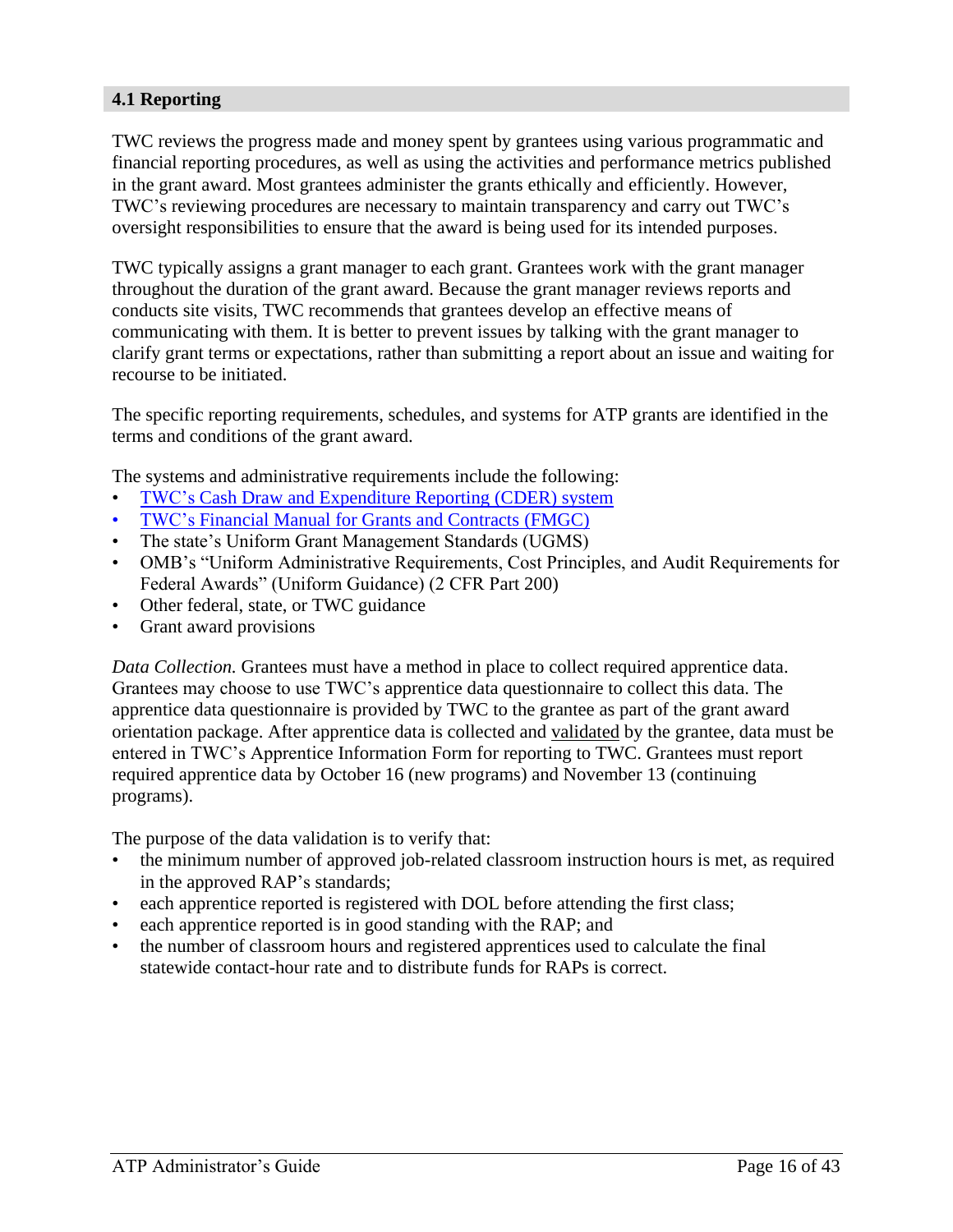### **Provisions**

*Financial Reporting.* Grantees will electronically submit monthly financial reports to TWC through TWC's online [CDER](https://apps.twc.state.tx.us/CASHDRAW/dispatcher) system. A final financial report and a financial closeout package are required at the end of the grant period and will also be submitted through the CDER system.

*Financial Reporting Submission Requirement.* By 11:59 p.m., Central Standard Time, on the 20th calendar day of each month, Grantees must use TWC's CDER system to submit a monthly financial report to TWC that accurately reports obligations, expenditures, and any program income earned and expended for the previous month. A monthly financial report that is not submitted by the due date will result in electronically generated late notices. If a monthly report has not been submitted by 11:59 p.m. on the fourth calendar day after it is due, the grantee will temporarily lose cash draw access to all TWC grant awards. Cash draw access will be restored after the late report has been submitted. Additionally, future ATP awards may be withheld.

The final financial report and financial closeout package must be submitted through TWC's CDER system no later than 11:59 p.m., Central Standard Time, on the 60th calendar day from the grant period end date. The late notices and cash draw cutoff procedures described in the preceding paragraph also apply for these reports.

*Program Reporting.* Grantees must submit required apprentice data to TWC using the Apprentice Information Form, which identifies all eligible apprentices who are receiving jobrelated classroom instruction related to grant-funded activities. The form also provides a basis for discussion during on-site technical assistance visits from the grant manager. TWC sends grantees the appropriate version of the form, along with other grant award documents. The form is due back to TWC on the date specified in the grant award (in the Statement of Work—Attachment A, in the activities and deliverables matrix).

Most Recent Update: September 20, 2021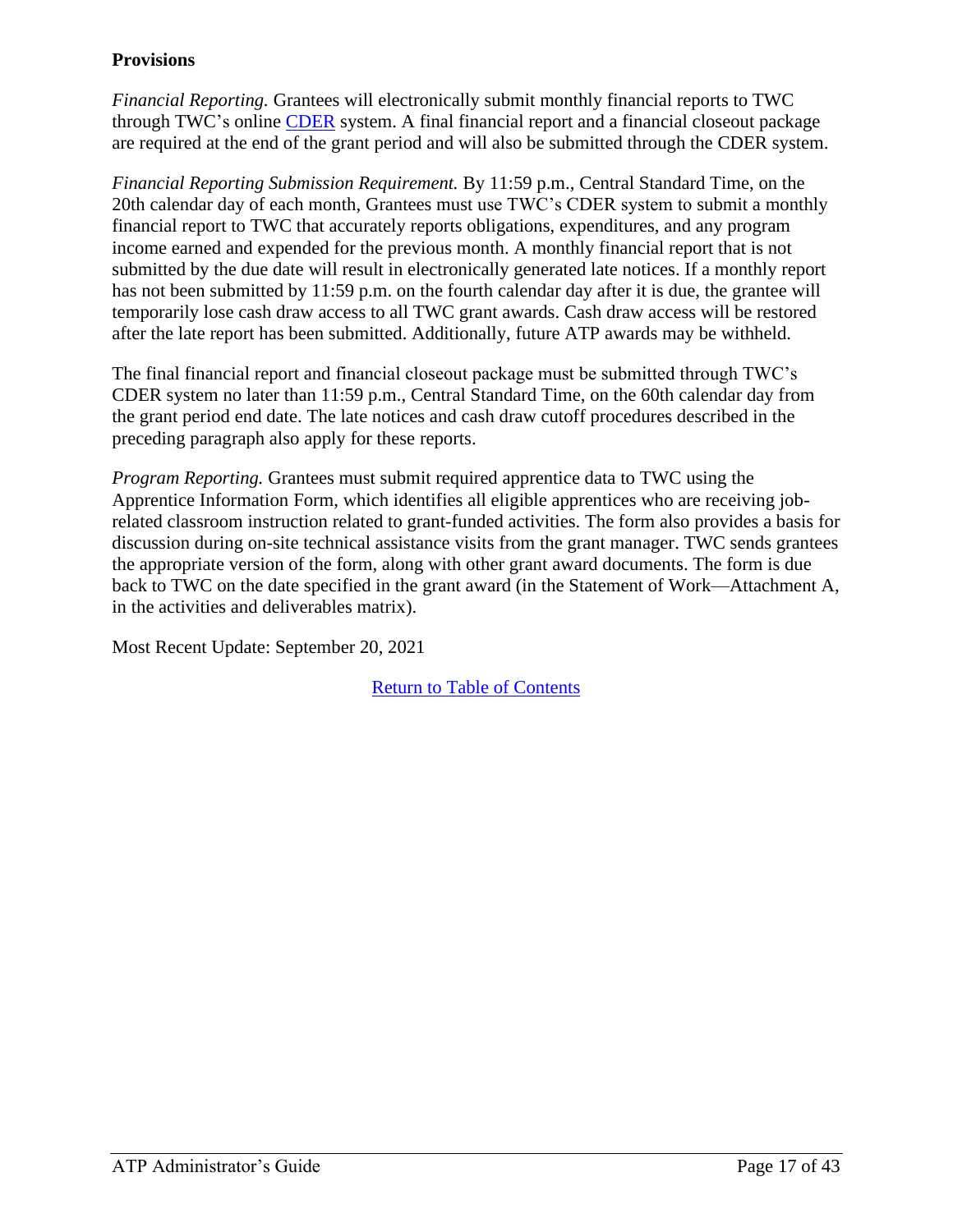#### <span id="page-17-0"></span>**4.2 Assessing**

Assessing refers to:

- the broad overall system of reviewing and tracking the use of federal and state funds; and
- the more specific day-to-day review processes.

Assessing ensures that a grantee is complying with federal or state rules and regulations and is meeting the goals and objectives of the grant.

The day-to-day review processes include the following:

- Desk reviews: Reviews of financial and program reports, audit reports, correspondence, and other documentation provided by TWC
- Telephone contacts: Direct communication with the grantee by telephone to ask or answer questions and check on the progress of the grant-funded project
- On-site assessing: A visit to the RAP's site to review one or more aspects of the subgrantee's project

*On-Site Assessing.* A certain number of subgrantees are selected for on-site assessing each year. In some cases, technical assistance is done in response to a perceived problem or concern.

Common problems that could necessitate a technical assistance visit include the following:

- The late submission of program or financial reports
- Expenditures made in unauthorized budget categories
- A spending rate that is too fast or too slow
- Discrepancies between program and financial reports
- A delay in the start of the grant-funded project
- Unresponsiveness to requests for information
- Allegations of misuse of funds
- Audit exceptions that require a follow-up

Refer to Section 4.3 for more information about TWC on-site monitoring.

#### **Standards**

*Financial Management Standards*. All grantees are required to establish and maintain accounting systems and financial records to accurately account for funds awarded to them. These records must include both federal and state funds, when applicable. The systems must conform to the financial management standards in the FMGC, UGMS, and OMB Uniform Guidance.

Most Recent Update: June 12, 2020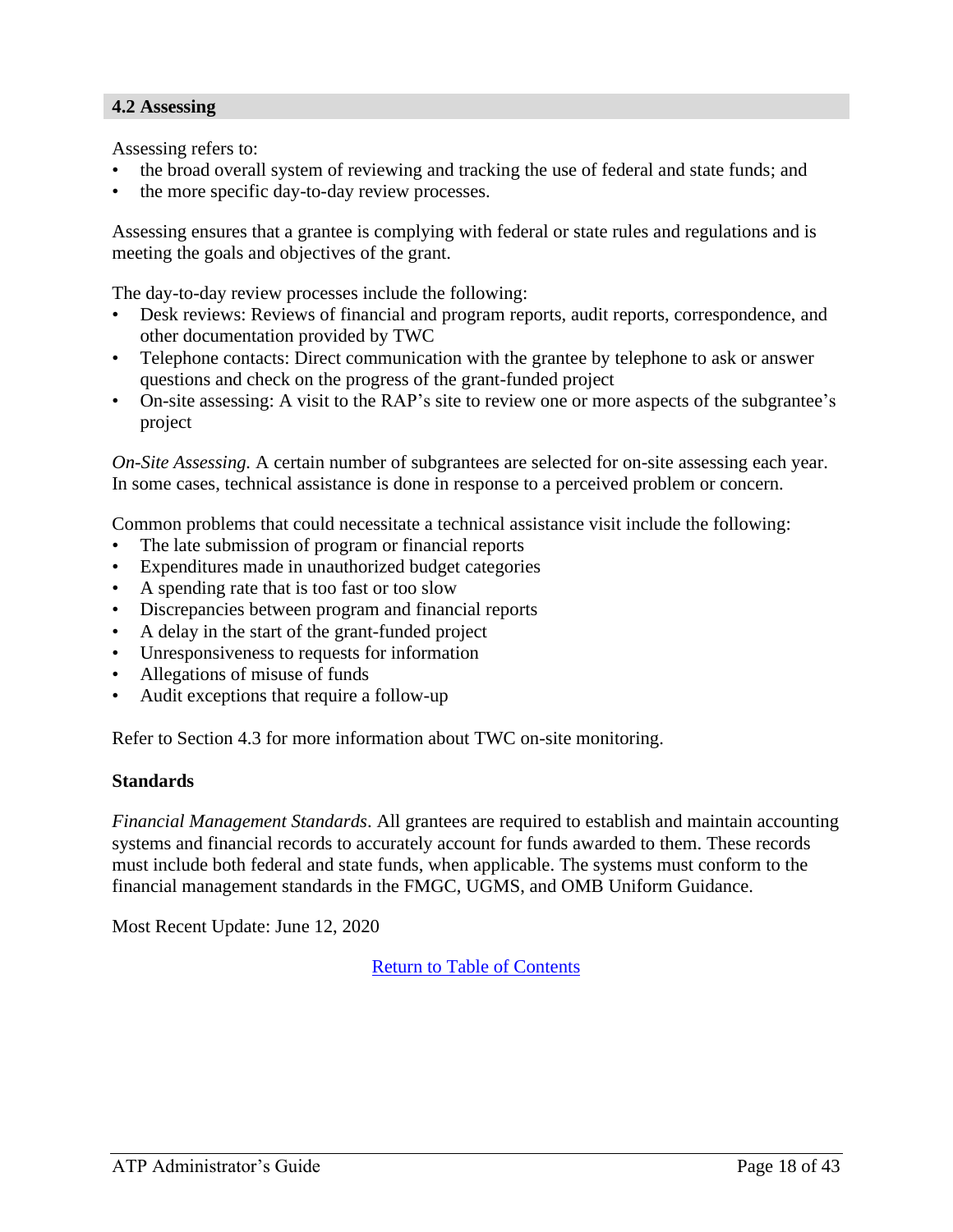#### <span id="page-18-0"></span>**4.3 On-Site Monitoring, Auditing, and Other Examinations**

The Subrecipient Monitoring department in TWC's Regulatory Integrity Division, Offices of Inspectors General, and other authorized parties must be permitted to access grant-related records. This is required by the FMGC, UGMS, OMB Uniform Guidance, and the terms and conditions of the grant award. Authorized parties may examine and analyze policies, expenditures, and other activities related to each grant award. These entities, as well as others, also may examine and analyze the grantees' performance. Grantees also must comply with applicable Single Audit requirements, which exist in the FMGC, UGMS, and OMB Uniform Guidance.

TWC's Subrecipient Monitoring department conducts monitoring reviews to assess the following:

- Progress in achieving program goals and maintaining fiscal accountability
- Compliance with applicable laws, regulations, award provisions, and official directives
- Compliance with applicable administrative requirements

The assessment by TWC Subrecipient Monitoring staff may include, but is not limited to, reviewing grantee records to determine whether the grantee has accomplished the following:

- Established an accounting system integrated with adequate internal fiscal and management controls to provide accountability for revenues, expenditures, assets, and liabilities. The system must provide reasonable assurance that the grantee is managing federal and state financial assistance programs in compliance with applicable laws and regulations.
- Prepared financial reports that contain accurate and reliable financial data and are presented according to the terms of applicable grant awards

Common monitoring findings include the following:

- Late report submissions
- Lack of documentation
- Inadequate monitoring of subgrantees
- Inadequate reporting of work and travel time (unclear, lacking detail, and so on)
- Inaccurate and deficient reporting (expenditure reports and apprentice information form)
- Commingling of funds
- Excess cash on hand
- Unallowable costs
- Inappropriate changes (see Part 5 Changes and Amendments)
- Conflicts of interest

Most Recent Update: June 12, 2020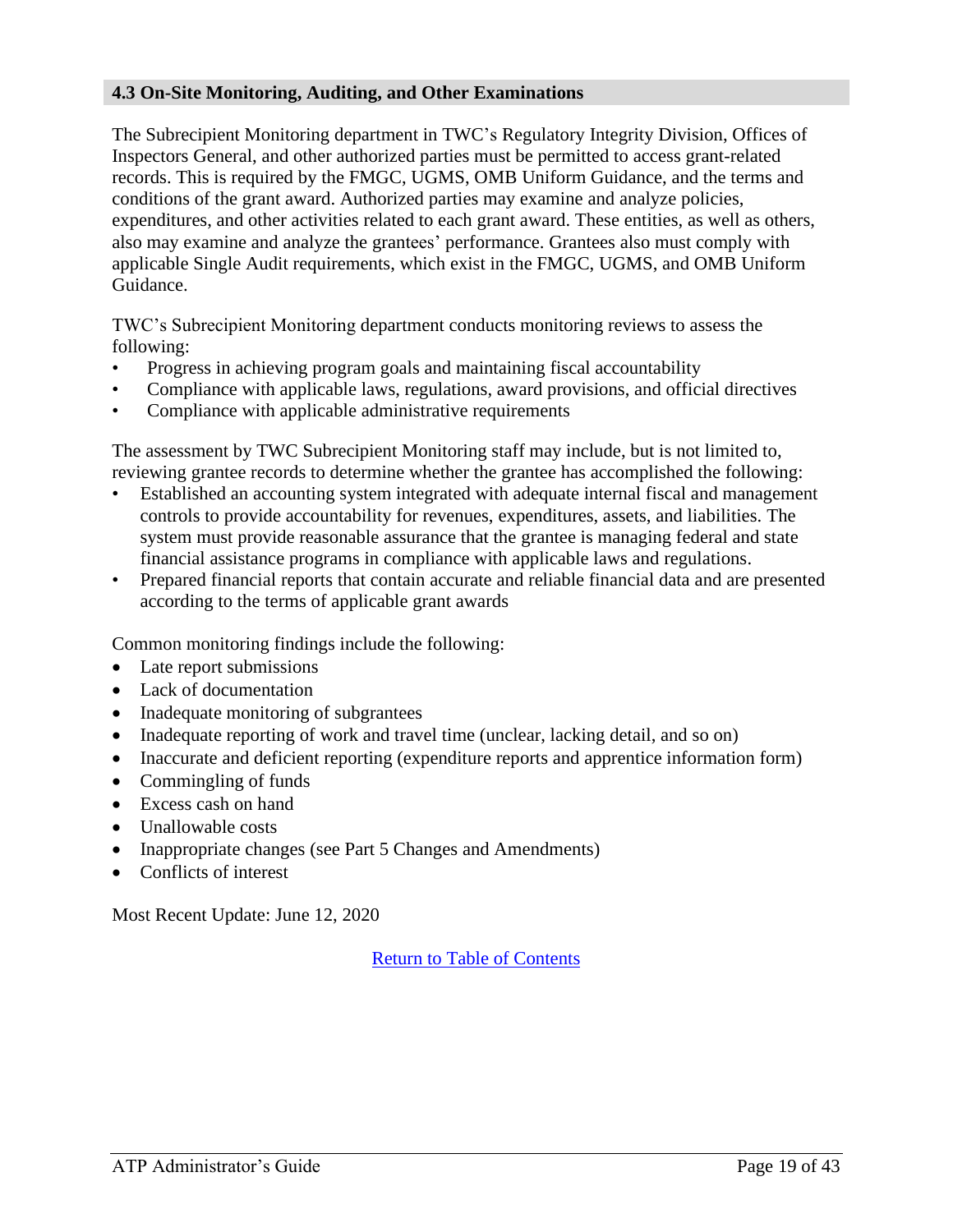#### <span id="page-19-0"></span>**4.4 Closeout**

The grant process ends with a closeout, when grantees submit the final financial and programmatic reports and a financial closeout package to TWC. According to the grant provisions, the grantee must submit all financial, program, and other reports required under the grant within 60 calendar days after the grant award expires or is terminated.

TWC reviews these reports to ensure that grantees have complied with the grant's terms and conditions and to ensure that they have spent all of their funds and spent them appropriately. Any funds not drawn at the end of the grant period will revert to TWC.

Each grantee submits the following closeout documentation:

- A final financial report in TWC's online CDER system
- A financial closeout package in TWC's online CDER system
- The Apprentice Information Form designating each apprentice's completion status
- An equipment inventory (when applicable)
- Any additional reports, data, or information on the administration and performance of the grant award, as needed

Refer to Section 4.1 of this guide for more specific information about the submission due date for the final financial report and the financial closeout package in TWC's CDER system.

Some requirements continue after closeout. Closeout of the award does not affect the following:

- The right of TWC (or a federal awarding agency) to disallow costs and recover funds on the basis of a later audit or other review
- The obligation of the grantee to return any funds due as a result of later refunds corrections, or other transactions, including final indirect cost rate adjustments
- Audit requirements
- Property management requirements
- Records retention requirements

The following paragraphs provide information about property management and records retention requirements.

#### **Provisions**

*Property Acquisitions.* If the grantee acquired equipment using ATP grant funds, the grantee must complete two related steps within the financial closeout package—provide a property inventory list and indicate whether the grantee has continued need to use the property for an authorized purpose after the grant period ends. If the grantee does not have a need to use the equipment after the grant period ends, it will dispose of the property in accordance with applicable disposition requirements at that time. If the grantee does have continued need to use the equipment for an authorized purpose, it may continue to do so for as long as needed for such purpose. During that time, applicable property management requirements continue to apply. When no longer needed, the property must be disposed of in accordance with applicable disposition requirements.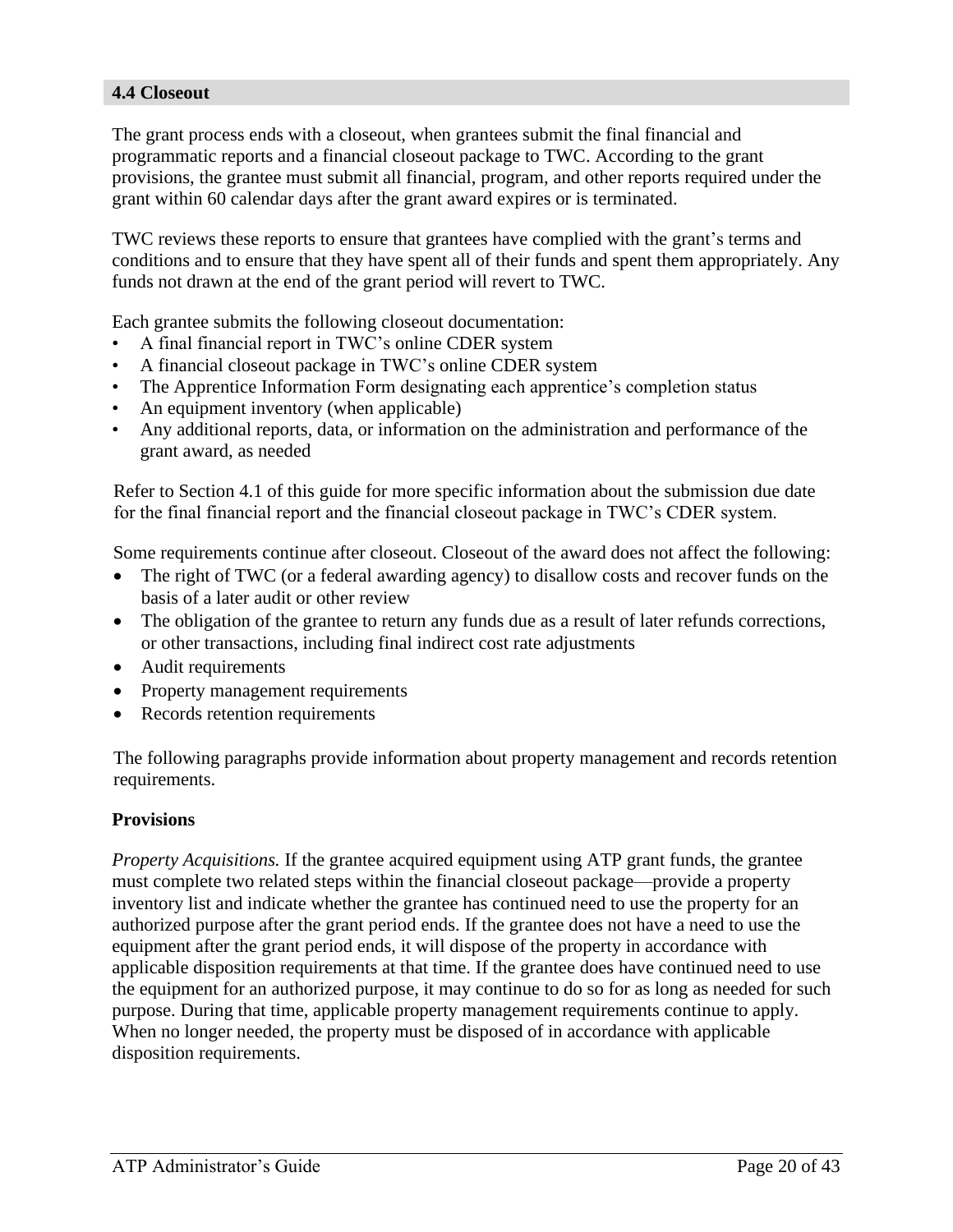If the grantee acquired supplies or intellectual property using ATP grant funds, those items are not itemized in the TWC closeout financial package but must be disposed of in accordance with applicable property disposition requirements.

The FMGC, UGMS, and OMB Uniform Guidance set forth property standards governing the acquisition, use, management, and disposition of property acquired with grant funds. Grantees may refer to the terms and conditions of the grant award and program requirements for any special provisions that may apply.

*Retention of Records.* All financial records, supporting documents, statistical records, and all other records pertinent to grant awards (including property records) must be retained by each RAP in accordance with the record retention requirements set forth in the FMGC, UGMS, and OMB Uniform Guidance. Retention is required for purposes of federal and state examination and audit.

Most Recent Update: June 12, 2020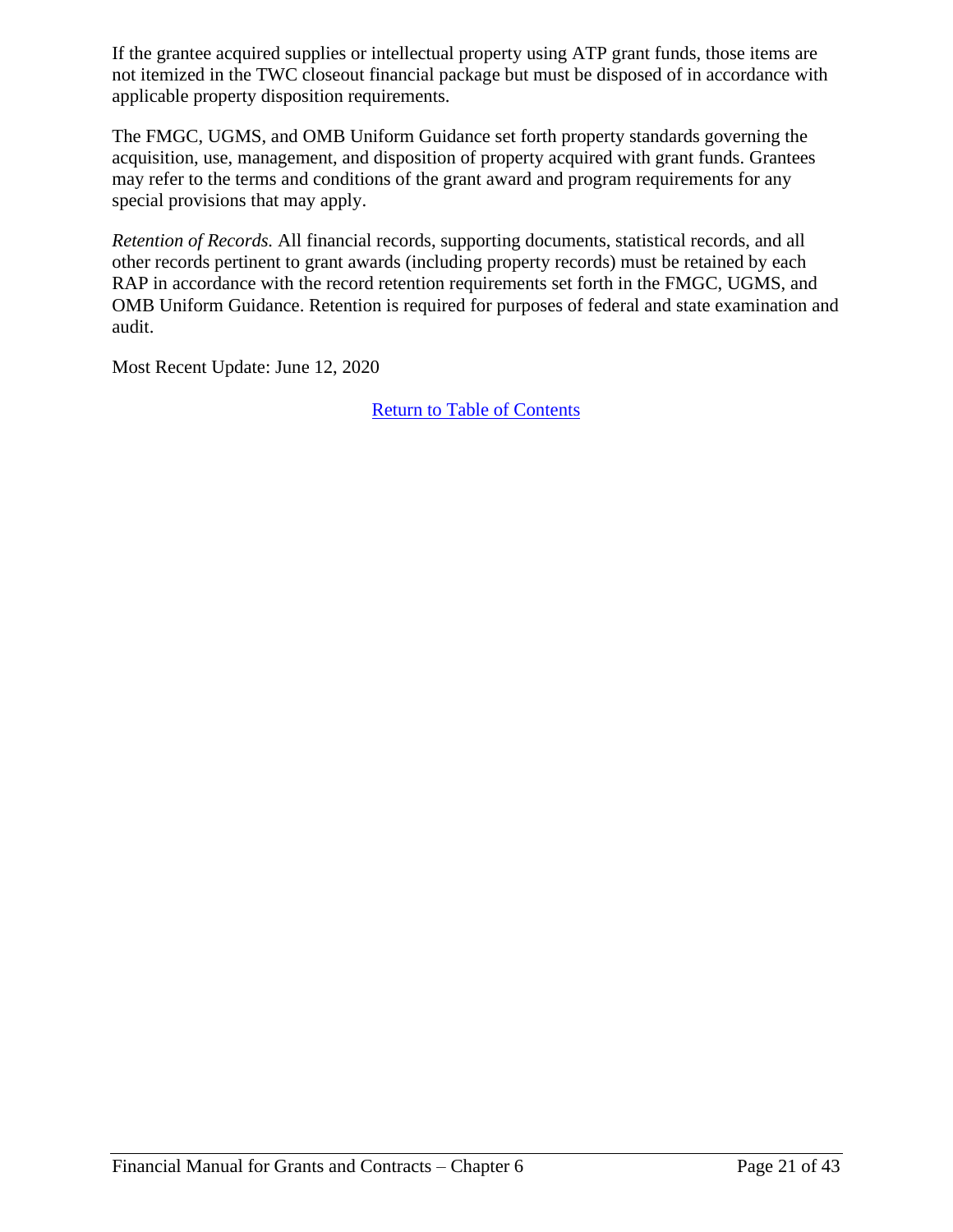## <span id="page-21-0"></span>**Part 5 Changes and Amendments**

All requests for changes to program or administrative budgets must be submitted by the grantee **in writing** for review and approval by TWC—before obligation and within the grant period. Requests may be sent by email to [apprenticeshipatp@twc.texas.gov.](mailto:apprenticeshipatp@twc.texas.gov) All requests for changes to the approved grant award must be carefully reviewed by TWC for both consistency with the requirements published in this guide and the contribution that the changes will make to the goals and objectives of the grant-funded project.

This section is organized as follows:

- 5.1 [Final Distribution](#page-22-0)
- 5.2 [Budget Changes](#page-23-0)
- 5.3 [Sanctions](#page-24-0)
- 5.4 Grant Terminations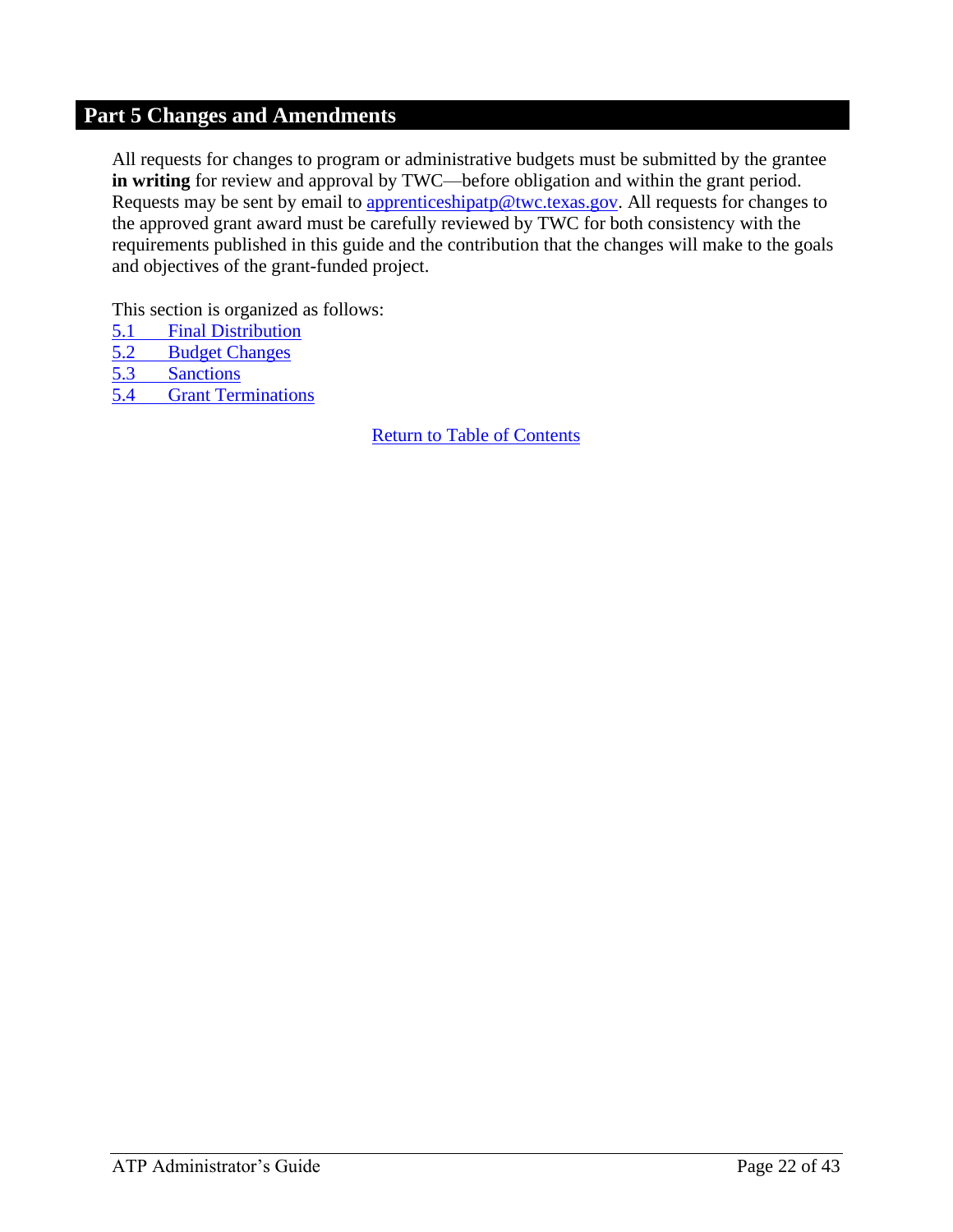#### <span id="page-22-0"></span>**5.1 Final Distribution**

Each grantee must report to TWC, on the designated Apprentice Information Form, the number of approved class hours, actual number of registered apprentices, and total number of contact hours of job-related instruction for the prospective fiscal year.

The actual number of contact hours must be submitted by the grantee and received by TWC on or before the due date provided in the grant award or in the [program timeline.](https://twc.texas.gov/files/twc/fy22-apprenticeship-program-timeline-final-twc.pdf)

Grantees must ensure that:

- each apprentice has met Workforce Innovation and Opportunity Act (WIOA) basic eligibility requirements;
- each apprentice has verifiable attendance during an on-site visit and/or the classroom instructor's attendance documentation as described in Part 7 of this guide;
- each apprentice has his or her demographic, characteristic, and training information entered on the Apprentice Information Form, to be included for final TEC Chapter 133 funding distribution; and
- the Apprentice Information Form is reported to TWC no later than the due date prescribed in the [program timeline](https://twc.texas.gov/files/twc/fy22-apprenticeship-program-timeline-final-twc.pdf) or grant award.

After determining the final rate for contact hours, TWC notifies each grantee about the final distribution, based on the final statewide rate for contact hours.

TWC reserves the right to unilaterally amend, modify, or terminate grant awards, in whole or in part, whenever it is determined that such termination is in its best interests.

Most Recent Update: September 20, 2021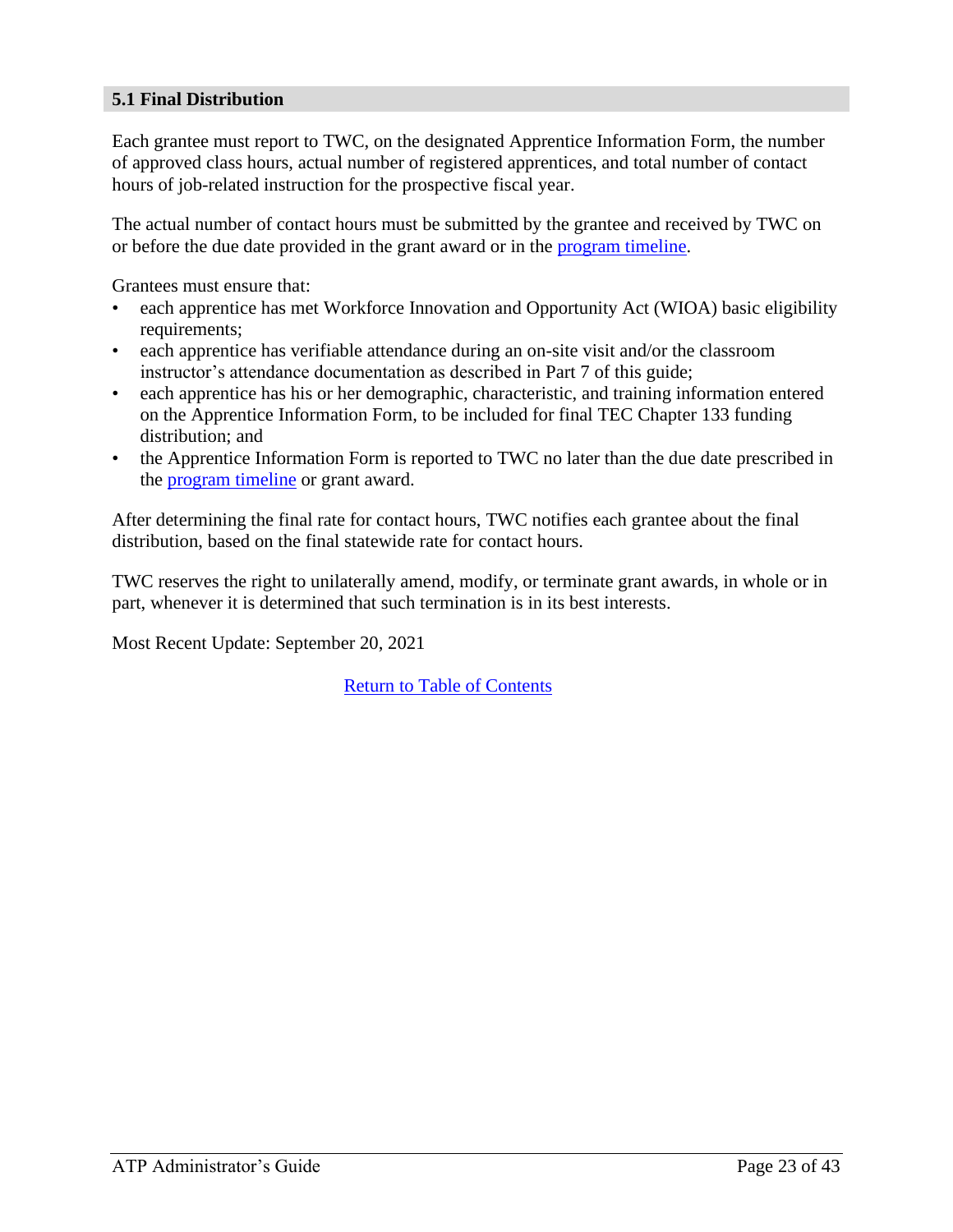#### <span id="page-23-0"></span>**5.2 Budget Changes**

Transfers of funds between the object of expense budget line items in Attachment B-1 of the grant award may require TWC's approval. The line items include, for example, personnel salaries/wages, fringe benefits, travel, equipment, supplies, contractual, and other related items. Budget line item transfers of less than 20 percent of the affected line items do not require prior approval if they do not materially alter the scope of the grant. However, notification to TWC is needed to enable TWC to reflect the budget line item change in TWC's online CDER system.

Any budget change that materially alters the scope of the grant-funded project requires prior approval from TWC. Deviation from these requirements will cause TWC to question the costs and perhaps disallow them.

Changes must be requested within the grant period. Changes requested outside of the grant period are not considered.

Most Recent Update: June 12, 2020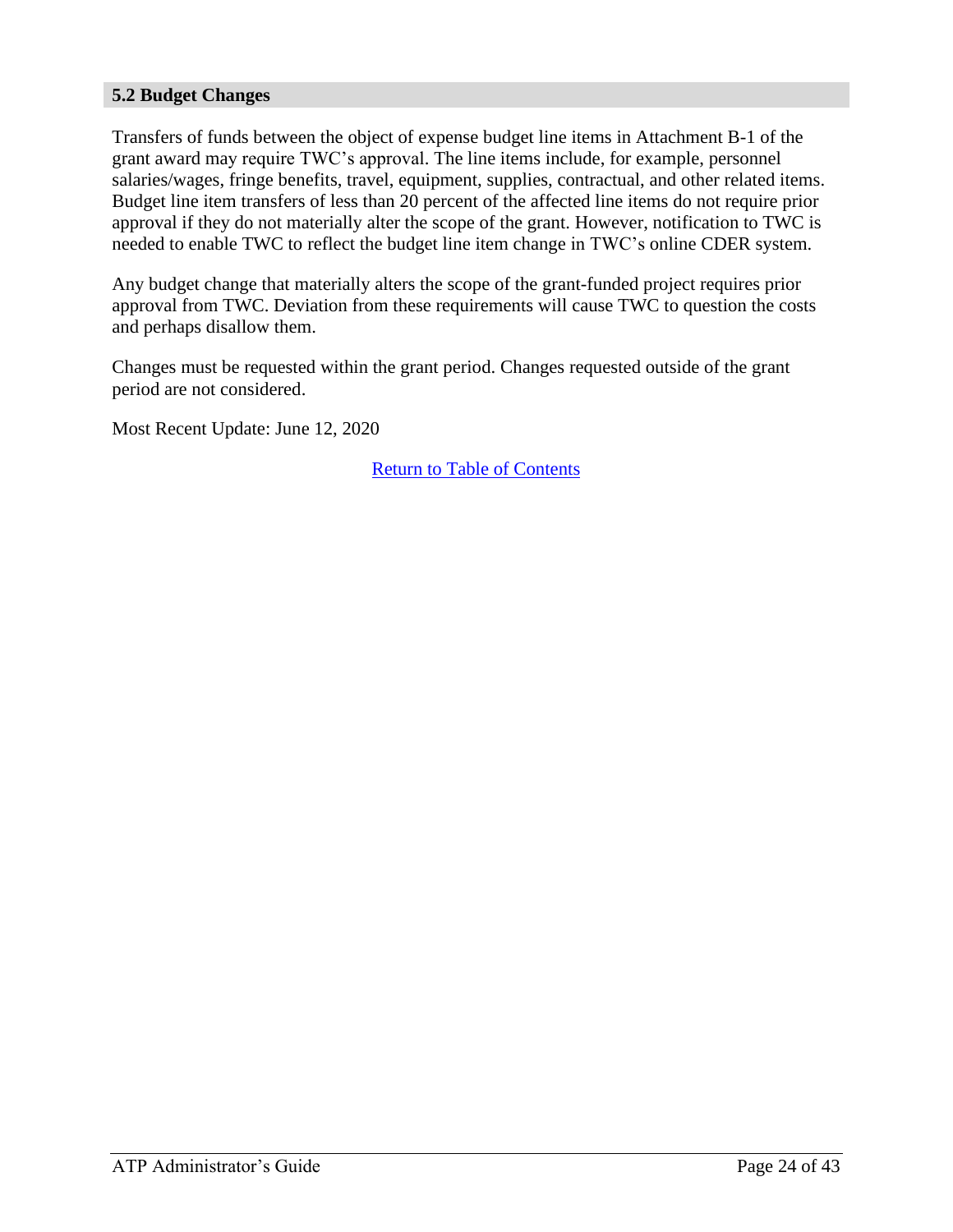#### <span id="page-24-0"></span>**5.3 Sanctions**

If a grantee materially fails to comply with the terms and conditions of the grant award, whether the terms are stated in federal or state statute, in a regulation, in an assurance (see 2.2 Submission Requirements), in an application, during certification, or in the grant provisions, TWC may take one or more of the following actions, as appropriate to the circumstances:

- Conduct a site visit to review the grant-funded project or provide technical assistance
- Seek corrective actions through Technical Assistance Plans
- Temporarily withhold cash payments pending correction of the deficiency by the grantee
- Deobligate grant funds for the cost of an activity or action that is not in compliance
- Withhold further grant awards for the project
- Take other remedies that may be legally available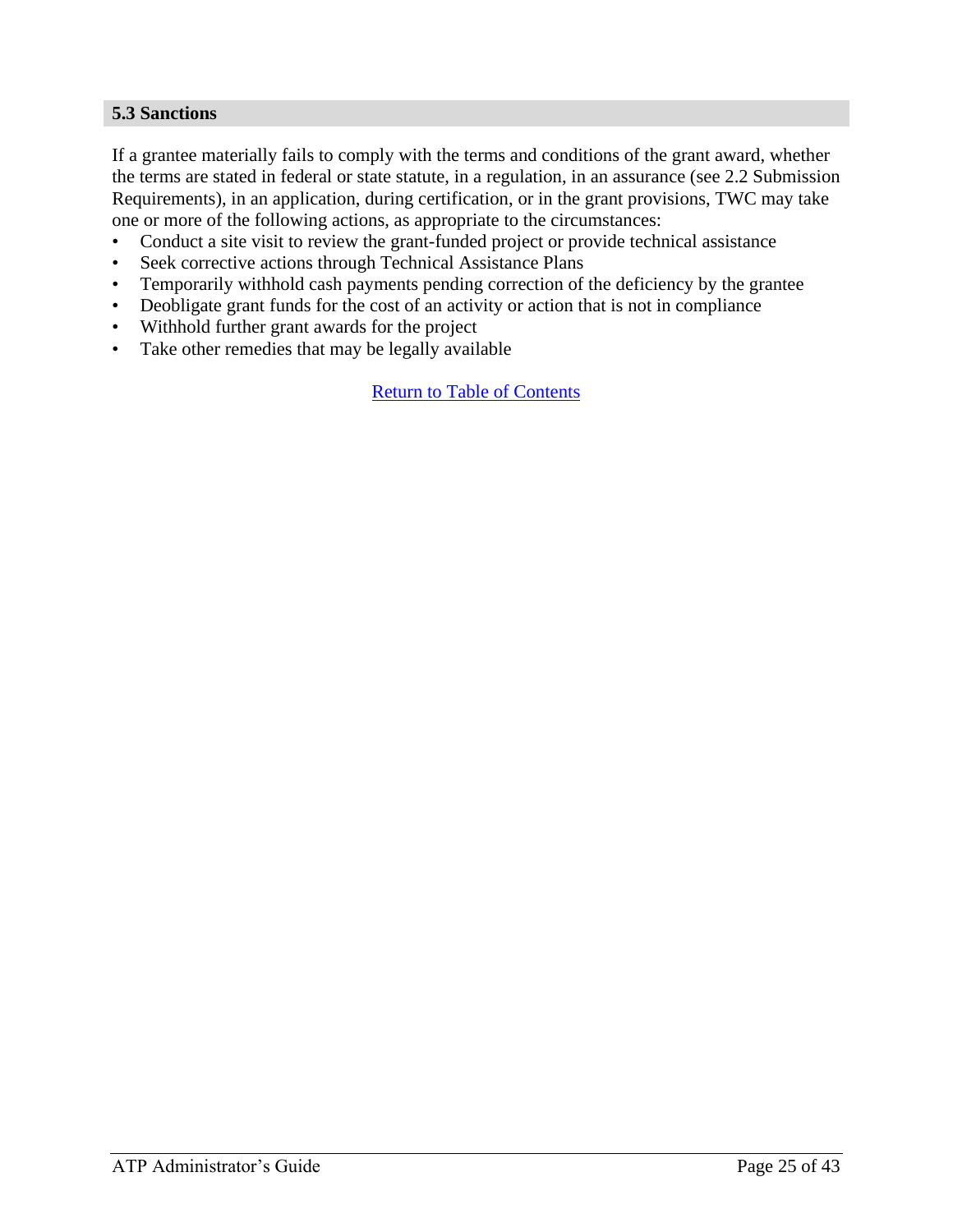#### **5.4 Grant Terminations**

TWC may terminate any grant award, in whole or in part, when a grantee materially fails to comply with the terms and conditions of an award or when the grantee and TWC agree to terminate the grant award.

If a grant award is terminated, TWC:

- notifies the grantee in writing about the decision;
- specifies the reason;
- gives the grantee a reasonable time in which to terminate operation of the grant-funded project; and
- asks the grantee to seek support from other sources.

A grant award that is terminated is subject to the same requirements regarding audit, record keeping, and submission of reports as a project that runs for the duration of the grant award period.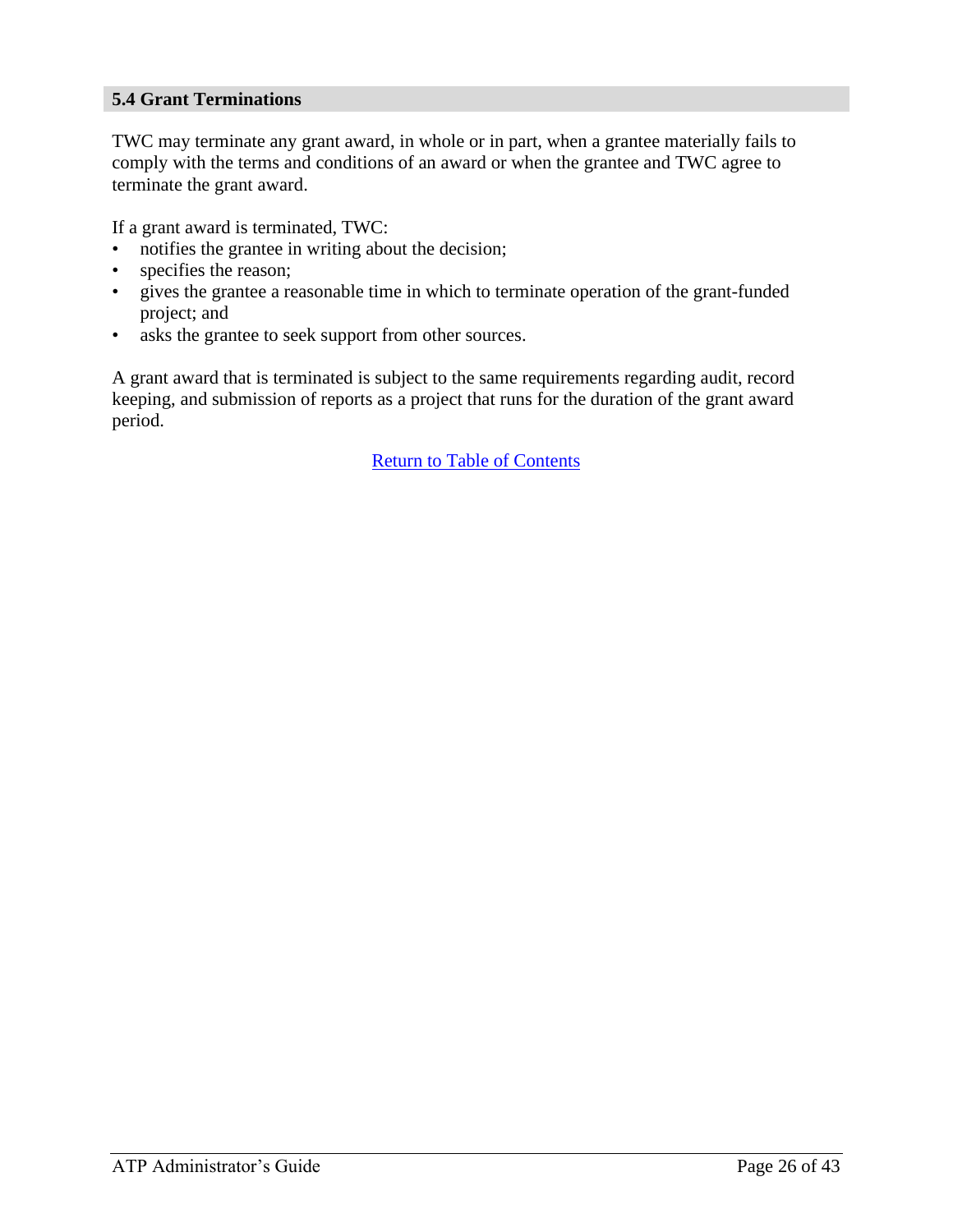#### <span id="page-26-0"></span>**Part 6 Costs**

Part 6 Costs explains the general allowability of costs. For specific cost information, refer to TWC's FMGC, UGMS, and OMB Uniform Guidance.

*Determination of Allowability.* To be allowed under a grant award, costs must meet the following general criteria:

- Be necessary and reasonable for proper and efficient administration of the award
- Be allocable to the award under the cost principles in the FMGC, UGMS, and OMB Uniform Guidance
- Be authorized or not prohibited under state or local laws or regulations
- Conform to any limitations or exclusions set forth in the cost principles, federal or state laws, terms and conditions of the grant award, or other governing regulations on the types or amounts of costs items
- Be consistent with policies, regulations, and procedures that apply uniformly to both federal or state awards and other activities of the grantee
- Be accorded consistent treatment (A cost may not be assigned to a grant award as a direct cost if any other cost incurred for the same purpose in like circumstances has been allocated to the grant award as an indirect cost.)
- Be determined in accordance with generally accepted accounting principles
- Not be included as a cost or used to meet cost-sharing or matching requirements of any other grant award in either the current or a previous period, except as specifically provided by federal and state law or regulation
- Be the net of applicable credits
- Be adequately documented

Consistent with these principles, the ATP grant period establishes the period of time during which the grantee may incur new obligations to carry out the work authorized under the award. A grantee is not permitted to obligate ATP funds for future costs of property or services that the grantee will receive after the grant period ends. Costs for property and services received during the grant period constitute expenditures that should be reported as accrued expenditures of the month during which the property or services were received. Except in extenuating circumstances, the grantee must settle liabilities that arose during the grant period within 60 calendar days of the end of the grant award (during the closeout period for the grant award). If extenuating circumstances will prevent a grantee from settling a liability by the end of the closeout period, the grantee will need to provide the required details in the Unpaid Liabilities section of the TWC financial closeout package.

*Allowable Costs.* Costs must conform to program requirements, the terms and conditions of the federal award, and the cost principles set forth in the OMB Uniform Guidance and UGMS, including the general allowability factors listed under Determination of Allowability, above. All ATP award costs are classified as either administrative or program costs, as discussed in the following paragraphs.

#### Administrative Costs

Administrative costs, inclusive of any indirect costs, must not exceed 15 percent of the total ATP grant funds expended under the ATP grant award. This includes staff salaries and fringe benefits,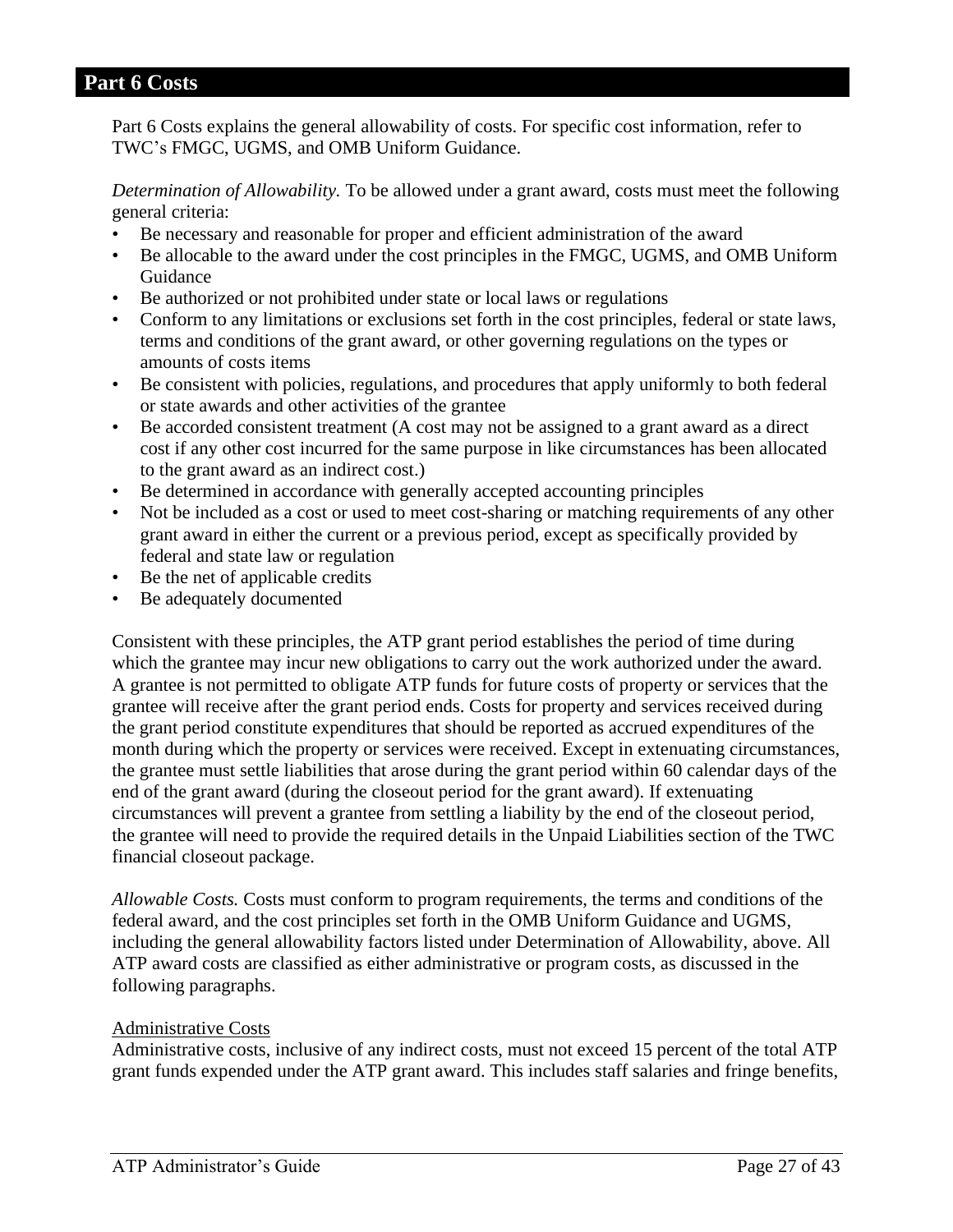including the salaries and fringe benefits of supervisors, administrative support staff, and accountants.

Grantees must be aware of the following:

- Administrative salaries chargeable to more than one program or other cost objectives must be auditable using the grantees' records on staff time and grant distribution.
- Fringe benefits must comply with local policies.
- Administrative supplies are the office supplies and other items needed to properly administer the grant award.
- Administrative travel expenses are the expenses necessary for the grantee's authorized administrator or designee to supervise the job-related classroom instruction, for example, expenses incurred for an administrator or designee to travel to and from a job-related classroom instruction site or TWC-sponsored apprenticeship workshops.

#### Program Costs

At least 85 percent of the total ATP grant funds expended under the ATP grant award must be used for the following program costs:

- Instructors (salaries and fringe benefits)—for employees of the grantee who teach job-related classroom instruction
- Instructional contracts (salaries)—for instructors who are under contract with the grantee and are therefore employees of the grantee
- Janitorial and security staff (salaries and fringe benefits)—for employees of the grantee who clean and maintain the training site or maintain security at the site. All costs must be documented and prorated appropriately, based on the extent to which the apprentices use the training site.
- Instructional supplies—for the items necessary to provide instruction, such as paper, pencils, and workbooks, as well as consumable construction and industrial materials used by the apprentices during the job-related classroom instruction. The items must be purchased with grant funds for the Apprenticeship Training Program, at no cost to the apprentice.
- Instructional items—for the items used in the classroom or laboratory to teach the job-related classroom instruction. The items may include computers, overhead projectors, welding machines, and items related to technology services. Items costing \$5,000 or more per unit must have prior approval from TWC.
- Tuition and fees—facility usage fees and rent may be included, and costs must be documented and prorated appropriately, based on the extent to which the apprentices use the training site.

Most Recent Update: September 20, 2021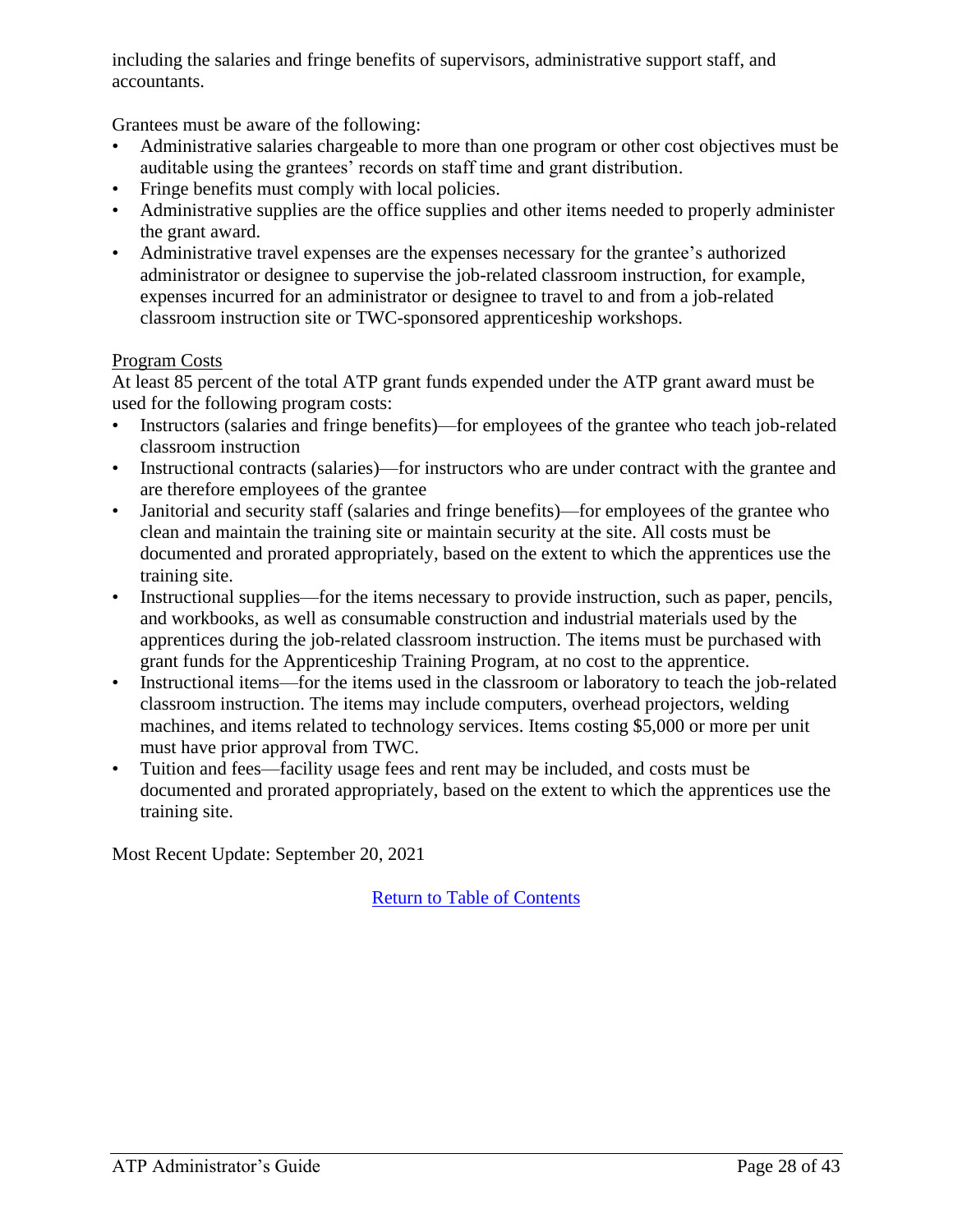## <span id="page-28-0"></span>**Part 7 Roles and Responsibilities of Grantees**

*Local Education Agency (LEA).* An LEA is a public school district or state postsecondary institution that serves as a sponsor for a RAP pursuant to a written agreement between the LEA and an apprenticeship committee, as described in TEC §133.002.

An LEA administrator's responsibilities include the following:

- Ensuring that the director of a RAP has obtained DOL approval of the Registered Apprenticeship Program standards and that the program is registered and in good standing with DOL
- Ensuring that the director has registered all prospective apprentices with DOL
- Ensuring that all required duties of the apprenticeship committee are performed, as described in TEC §133.003
- Documenting the schedule of classes, which shall include names of instructors, training locations, and days and times of each classroom session;
- Making at least one classroom visit to all continuing RAPs during one of the first four class meetings and verifying the following using the instructor's attendance rosters:
	- $\triangleright$  The name of the instructor for each job-related classroom session
	- $\triangleright$  The names and number of apprentices in each classroom session
	- ➢ That all apprentices in attendance are registered with DOL and that records of attendance are maintained on-site
	- ➢ That all apprentices are or will be entered in TWC's prescribed data reporting form, Apprentice Information Form, for acceptance and final funding from TWC
- Performing at least one classroom visit during the first four class meetings of all new RAPs and verifying the following using the instructor's attendance rosters:
	- ➢ The name of the instructor for each job-related classroom session
	- ➢ The names and number of apprentices in each classroom session
	- ➢ That all apprentices in attendance are registered with DOL and that records of attendance are maintained on-site
	- $\triangleright$  That all apprentices are or will be entered into TWC's prescribed data reporting form, Apprentice Information Form, for acceptance and final funding from TWC
- Collecting all information and forms and providing them to TWC on or before the due date, as annually prescribed in the [program timeline](https://twc.texas.gov/files/twc/fy22-apprenticeship-program-timeline-final-twc.pdf) or grant award
- Maintaining records on all expenditures
- Monitoring and evaluating the RAP
- Retaining all records pertaining to the grant-funded project in accordance with the record retention requirements in the FMGC, UGMS, and OMB Uniform Guidance

#### *Notes*:

- Continuing programs and new programs may have different due dates for reporting, as noted on the [program timeline.](https://twc.texas.gov/files/twc/fy22-apprenticeship-program-timeline-final-twc.pdf)
- To be eligible for funding, each apprentice in a new program must be physically present for the third class meeting or for both the second and fourth class meetings, as indicated in the instructor's official attendance record.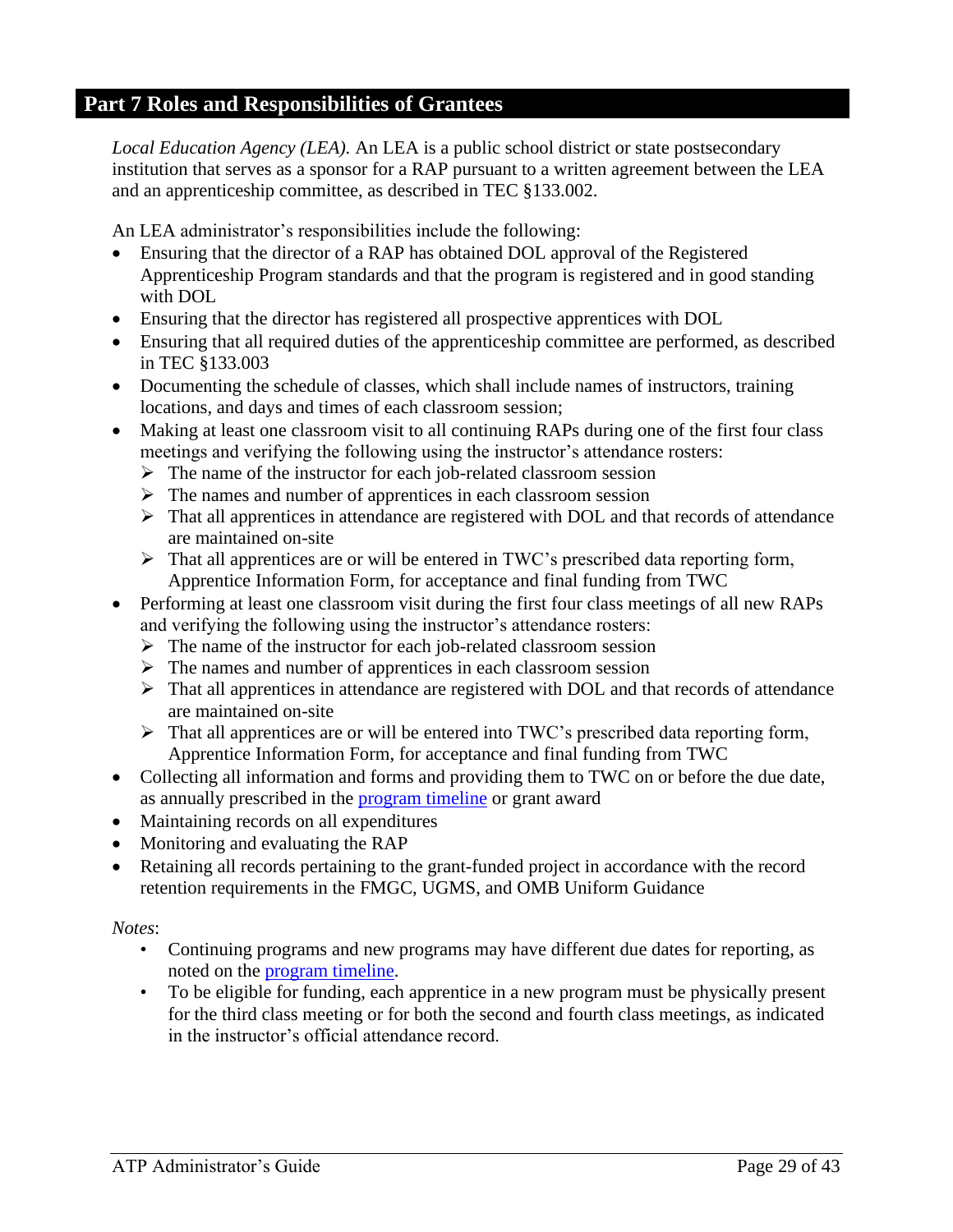*Apprenticeship Committees.* An apprenticeship committee is an autonomous local group consisting of members appointed by one or more employer sponsors of apprentices, bargaining agents representing members of an apprenticeable trade, or a combination of the two.

Apprenticeship committees carry the same responsibilities as described above for LEAs.

An apprenticeship committee must be designated in each RAP's standards, as approved by DOL. The committee establishes instruction standards and goals for a particular skill or skills, interviews and selects applicants, and monitors the program and apprentices, as described in TEC §133.003.

The apprenticeship committee for each RAP must:

- establish standards and goals for preparatory instruction, supplementary instruction, and related classroom instruction for apprentices in the program;
- establish rules governing the on-the-job training and other instruction for apprentices in the RAP;
- plan and organize instructional materials designed to provide the technical and theoretical knowledge and the basic skills required by apprentices in the RAP;
- recommend qualified instructors to the RAP;
- monitor and evaluate the performance and progress of each apprentice in the RAP and the grant-funded project as a whole;
- interview applicants and select those most qualified for entrance into the RAP;
- ensure the keeping of records on each apprentice's progress and on-the-job training;
- encourage instructors to maintain the recommended qualifications; and
- perform any other duties that, in the opinion of the apprenticeship committee, promote the goals of individual apprentices and of the grant-funded project as a whole.

All RAPs that are eligible for approval and registration by DOL must establish Registered Apprenticeship Program standards that incorporate the terms and conditions of employment, training, and supervision of one or more apprentices in an apprenticeable occupation.

Most Recent Update: September 20, 2021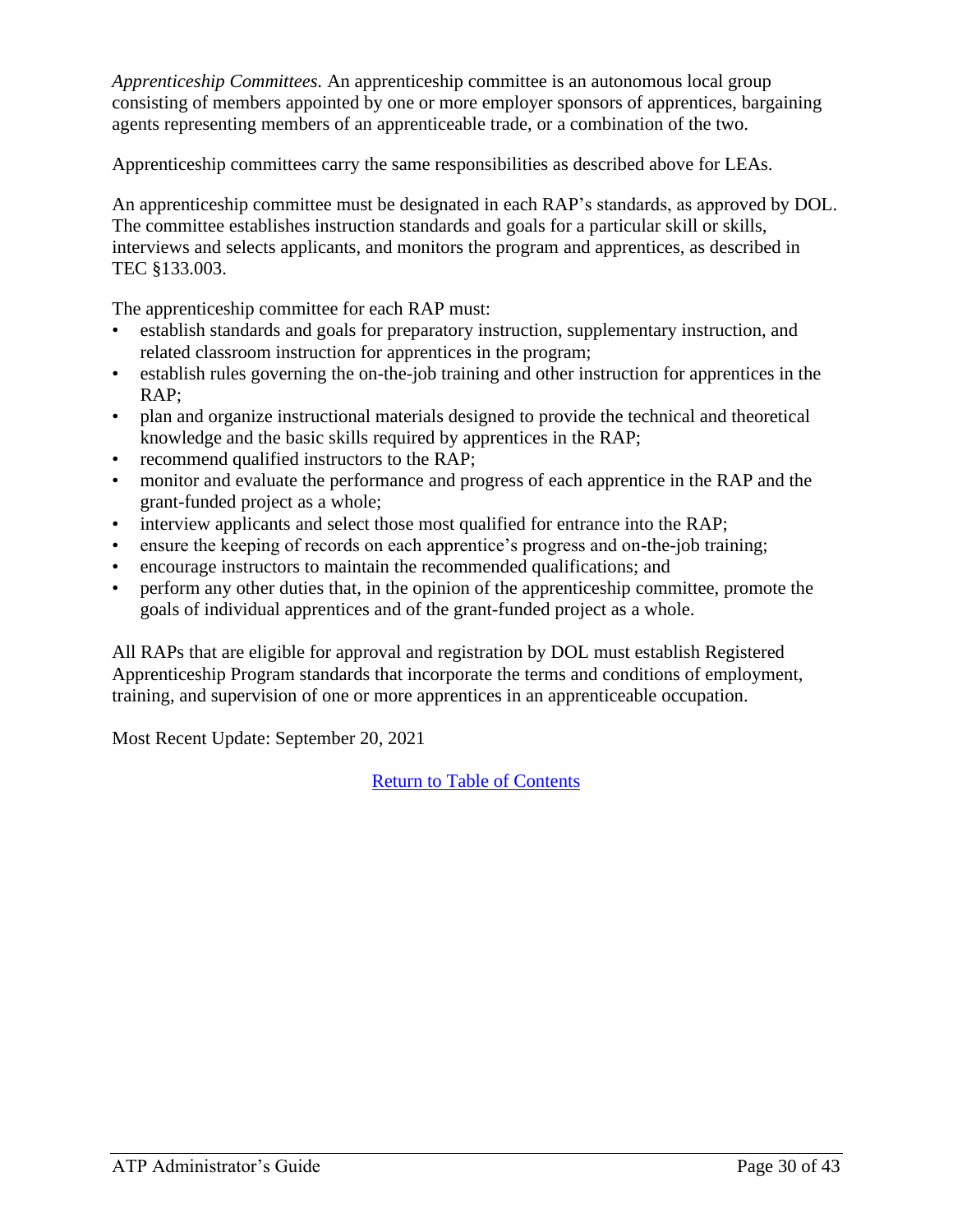## <span id="page-30-0"></span>**Appendix A Glossary**

The following definitions clarify the meaning and use of terms used in the Apprenticeship Training Program Administrator's Guide and are applicable and binding for that purpose. Unless a specific legal authority is cited, the definitions are not intended for legal or general use.

#### **Apprentice**

An apprentice is a full-time paid worker who is at least 16 years of age (except when a higher minimum age is required by law), is employed in the private sector, is registered with the DOL Office of Apprenticeship (OA), and receives training to learn a skill in a certified apprenticeable occupation.

#### **Apprenticeship Agreement**

An apprenticeship agreement is a signed commitment between the apprentice and the employer sponsor. The apprentice agrees to perform the work and complete the job-related classroom instruction. The employer agrees to make every effort to keep the apprentice employed and to comply with the standards established for the RAP.

Most Recent Update: September 20, 2021

#### **Apprenticeship Committee**

An apprenticeship committee is an autonomous local group consisting of members appointed by one or more employers of apprentices, or by one or more bargaining agents representing members of an apprenticeable trade, or by a combination of the two. An apprenticeship committee, approved by the DOL-OA, operates independently as a designated sponsor for a RAP to establish instruction standards and goals for a particular craft or crafts, interview and select applicants, and monitor the program and apprentices as described in TEC §133.003.

#### **Continuing Programs**

Continuing programs are RAPs, or occupations within RAPs, that received funds for jobrelated classroom instruction, as allowed by TEC Chapter 133, during the previous funding year.

Most Recent Update: September 20, 2021

#### **Grantee**

The term "grantee" refers to recipients and subgrantees of ATP funds and, unless otherwise stated, to LEAs and apprenticeship committees.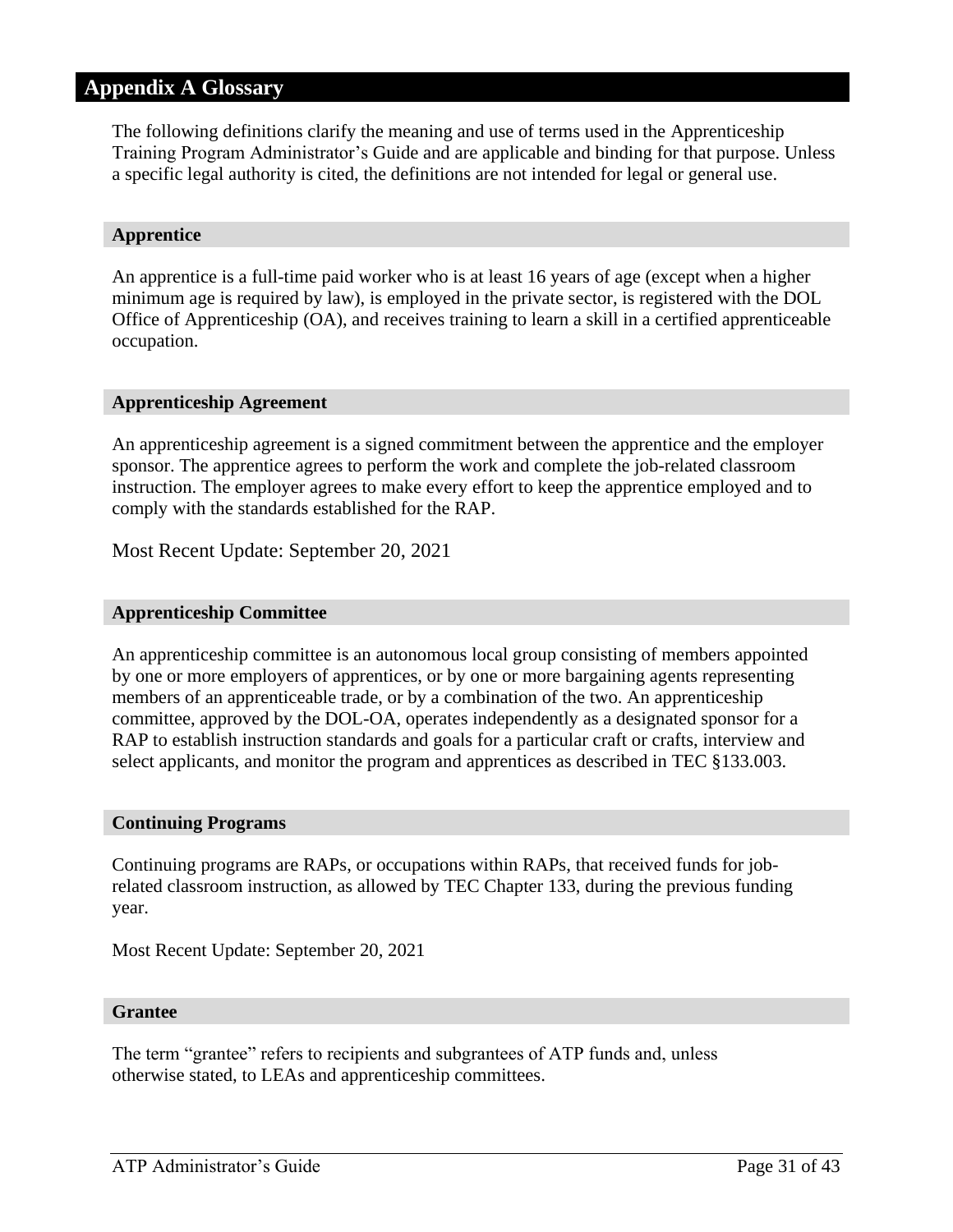#### **Job-Related Classroom Instruction**

Job-related classroom instruction provides apprentices with the required components of RAPs, and it supplements on-the-job training. A minimum of 144 hours per year is normally considered necessary for each occupation. Job-related classroom instruction consists of organized, off-the-job instruction in theoretical or technical subjects required for the completion of a RAP for a particular apprenticeable trade. Only job-related classroom instruction offered in person by an instructor is eligible for funding under TEC Chapter 133, unless approved in writing by the TWC.

Most Recent Update: September 20, 2021

#### **New Programs**

New programs are RAPs, or occupations within RAPs, that did *not* receive funds for job-related classroom instruction, as allowed by TEC Chapter 133, during the previous funding year.

Most Recent Update: September 20, 2021

#### **Office of Apprenticeship**

The Office of Apprenticeship (OA) is the DOL branch responsible for administering the national standards for apprenticeships in the United States. OA encourages and helps industries develop, expand, and improve RAPs. Through its field staff in Texas, OA works with local employers, employer groups, labor-management organizations, and state and federal agencies to register apprenticeships that meet the national apprenticeship standards.

#### **On-the-Job Training**

On-the-job training is structured, supervised training consisting of at least 2,000 on-the-job hours, depending on the occupation. Every apprentice participating in a RAP enters into an apprenticeship agreement. The employer sponsor and the apprentice agree to the terms of the Registered Apprenticeship Program standards incorporated as part of the agreement. On-the-job training is referred to in the Registered Apprenticeship Program standards. One or more skilled journeyworkers supervise the apprentice. The apprentice's supervisor reviews, evaluates, and maintains records relating to the apprentice's job performance. As the apprentice demonstrates satisfactory progress in both on-the-job training and job-related classroom instruction, the apprentice advances in accordance with the wage schedule provided in the approved standards for the RAP.

Most Recent Update: September 20, 2021

#### **Standards for Approved Registered Apprenticeship Training Programs**

The standards that approved RAPs must follow are partially explained in 29 CFR Part 29.5, as follows:

• Full and fair opportunity to apply for apprenticeship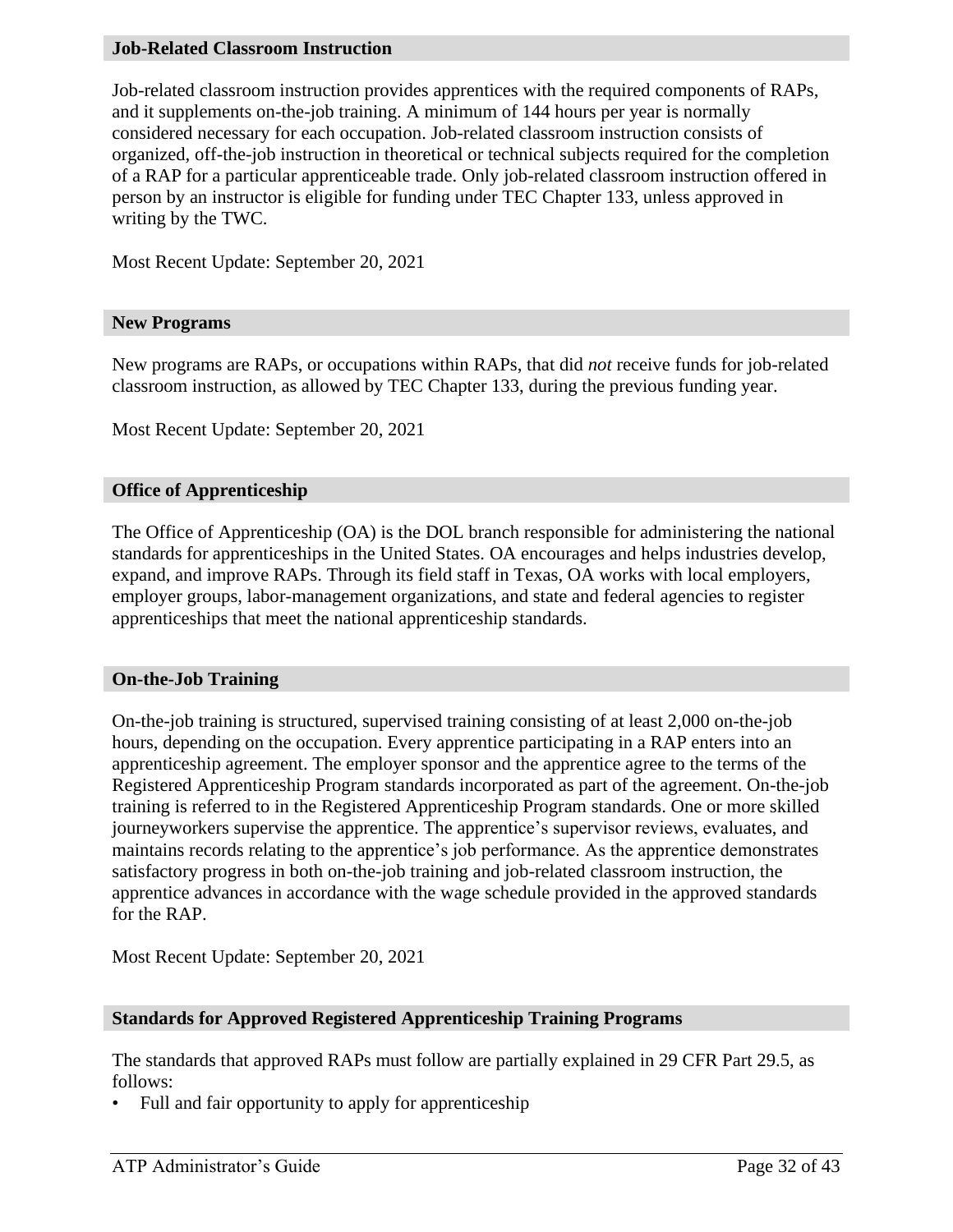- A work schedule that allows an apprentice to receive training and experience on the job
- A program that includes job-related classroom instruction on technical subjects related to the apprentice's trade (for example, a minimum of 144 hours per year on the job is normally considered necessary)
- A schedule of progressively increasing wages (as skills are obtained, wages increase)
- Proper supervision of on-the-job training with adequate facilities to train apprentices
- An apprentice's progress, both in job performance and related classroom instruction, evaluated periodically and appropriate records are maintained
- No discrimination in any phase of selection, employment, or training

Most Recent Update: September 20, 2021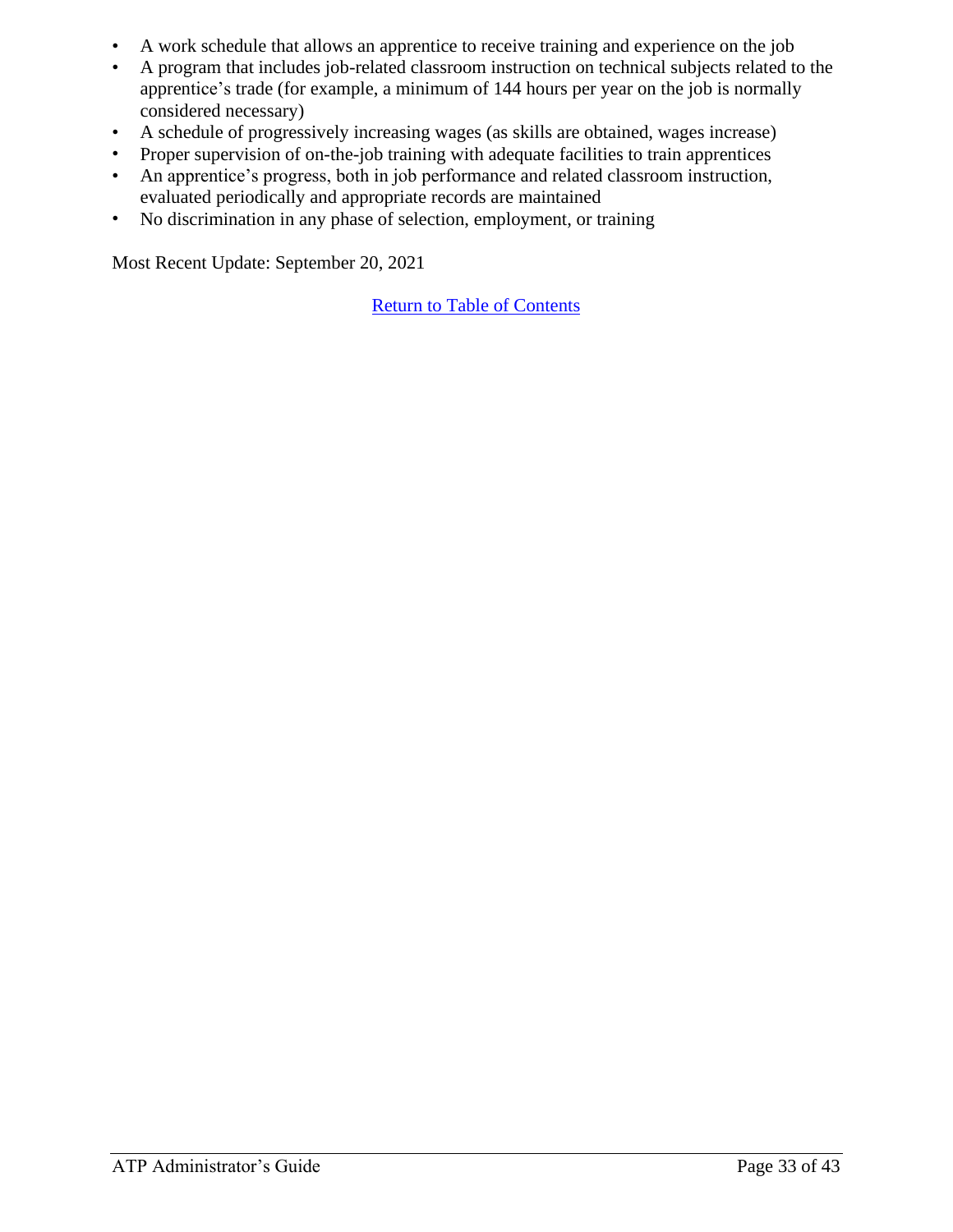#### <span id="page-33-0"></span>**Organization Identifiers for Application Elements**

The following guidance provides apprenticeship committees, with additional information and assistance for obtaining necessary application elements:

#### Texas Identification Number (TIN)

If the Joint Apprenticeship Training Committee (JATC) knows its Federal Employer Identification Number (FEIN), the easiest route for all parties involved will be for the JATC to request the TIN through TWC. To do that, JATCs will need to complete Form 1020 and submit it to TWC via the email address listed at the bottom of the form. Instructions for completing the form are also attached. This will take care of several aspects to get set up to receive payments from TWC. Note: TWC's online CDER system will require a separate setup process, which will be provided during the contracting phase.

#### Note:

- The turnaround time is currently running at approximately two weeks. If the JATC needs a TIN before that, please indicate "Rush" in your email. If there is a specific date by which you need a TIN, specify that in your email as well.
- It is important that the JATC complete the form in its entirety and do so as accurately as possible. Inaccuracies and incomplete information will delay processing and require backand-forth between TWC staff and the JATC.
- Be sure to keep copies of what is submitted.

#### Recurring Transaction Index (RTI)

The RTI applies for state agencies and institutions of higher education only. It is a six-digit identifier established in the statewide accounting system by a state agency receiving funds from another state agency when funding sources for both agencies are held in the State Treasury. The RTI number directs the statewide accounting system on posting the receiving transaction when funds are being passed from one agency to another. If the apprenticeship committee grantee is not a state agency or institution of higher education, it will not have or need an RTI.

#### System for Award Management (SAM)

The grantee must complete a SAM registration as a business for federal contracting or grants or nonprofit entity for grants. A SAM registration will be valid for one year from the date the registration is complete. There is no fee to register in SAM. To register, the grantee can access their website at <https://usfcr.com/register-renew/> or call 1-877-252-2700.

#### **Security of Personal Identity Data**

TWC makes every effort to ensure the security and confidentiality of personally identifiable information for all TWC customers. Because Apprenticeship Training Program (ATP) grants involve collecting and reporting data that include personal identity information, it is imperative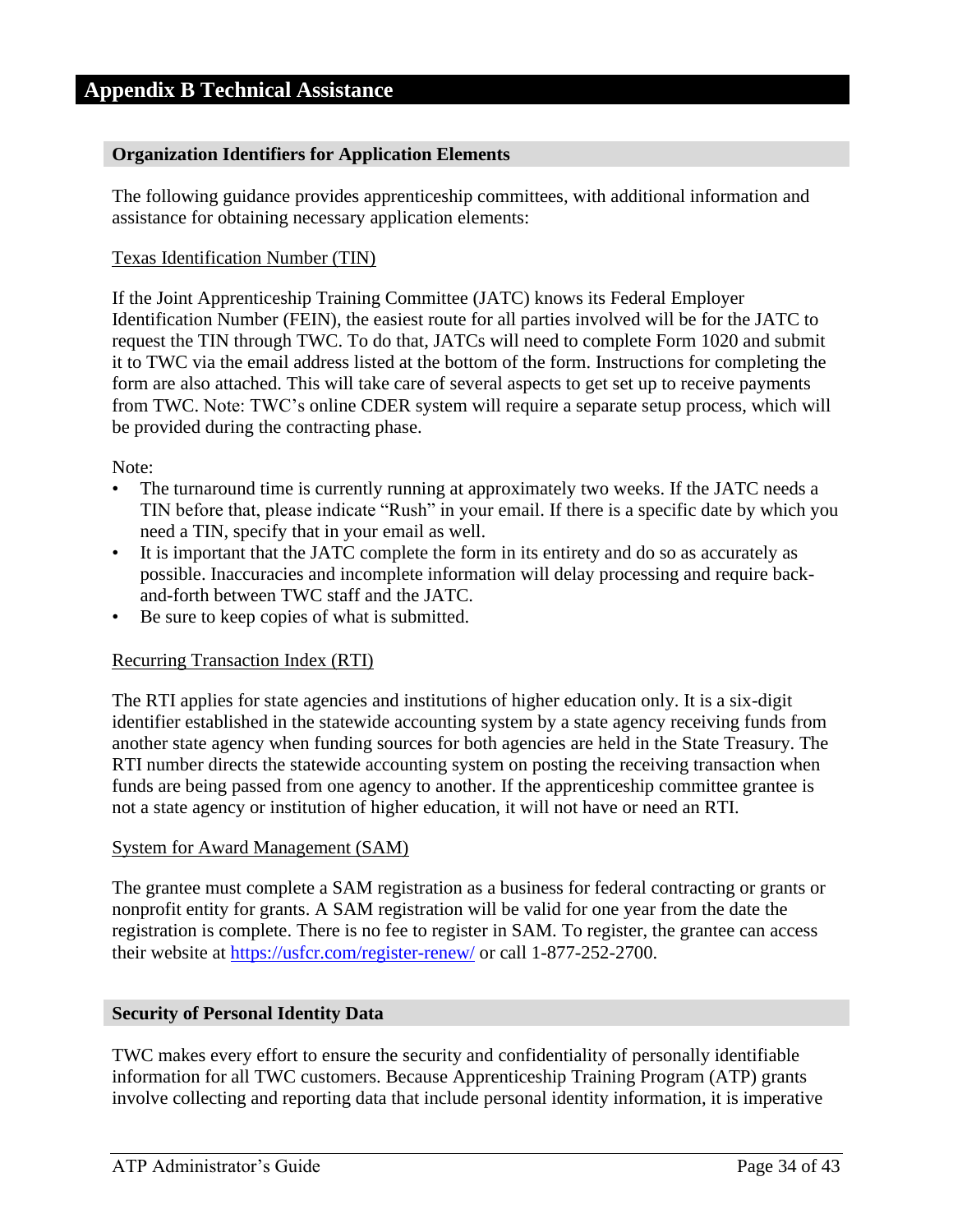that the following procedures be followed each time the grantee submits a report with personal identity data. Failure to comply with these procedures is considered a breach of contract, which could result in the termination of the grant award.

For additional guidance and information, refer to the following documents:

- [WD Letter 02-18,](https://twc.texas.gov/files/policy_letters/wd-02-18-twc.pdf) issued March 23, 2018, and titled "Handling and Protection of Personally Identifiable Information and Other Sensitive Information," or subsequent changes
- The Grant Award's General Terms and Conditions, Section 11
- The Grant Award's Attachment A, Section 5

All grantees and participating RAPs must ensure that confidential information, including the following, is kept secure:

#### Electronic Security

To ensure electronic security, contractors must take the following measures:

- Do not share user login information, passwords, personal identification numbers, or any data or equipment used for authentication and identification purposes.
- Do not send any personal identity data in the subject or body of an email; instead, save the data to a secure document, select the options for encryption or password protection, and send the document as an attachment in a separate email.
- Always use encryption or password protection when saving personal identity data in a document or form that will be transported by email or on a laptop computer or portable storage device.

#### Physical Security

To ensure physical security, contractors must take the following measures:

- Limit access to sensitive printed materials.
- Use locked storage for materials that include personal identity data.
- After use, shred documents that include personal identity data.
- Secure all computers (desktop and laptop) when not in use.
- Do not leave documents that include personal identity data in plain view.

If the grantee does not know how to submit reports with encryption or password protection, the grantee may request help from the assigned grant manager or program specialist.

#### **Property Standards for Equipment and Supplies**

#### Title (Ownership) and Basic Standards

Grant awards for ATP grants are funded with a mix of federal WIOA funds and the state's General Revenue funds. (See TEC Chapter 133.)

Accordingly, the grant requires that activities conform to applicable administrative requirements, including the requirements published in the FMGC, UGMS, and OMB Uniform Guidance. These requirements contain property standards that govern the acquisition, ownership, use, management, and disposition of property that the grantee must read and understand, and with which the grantee must comply.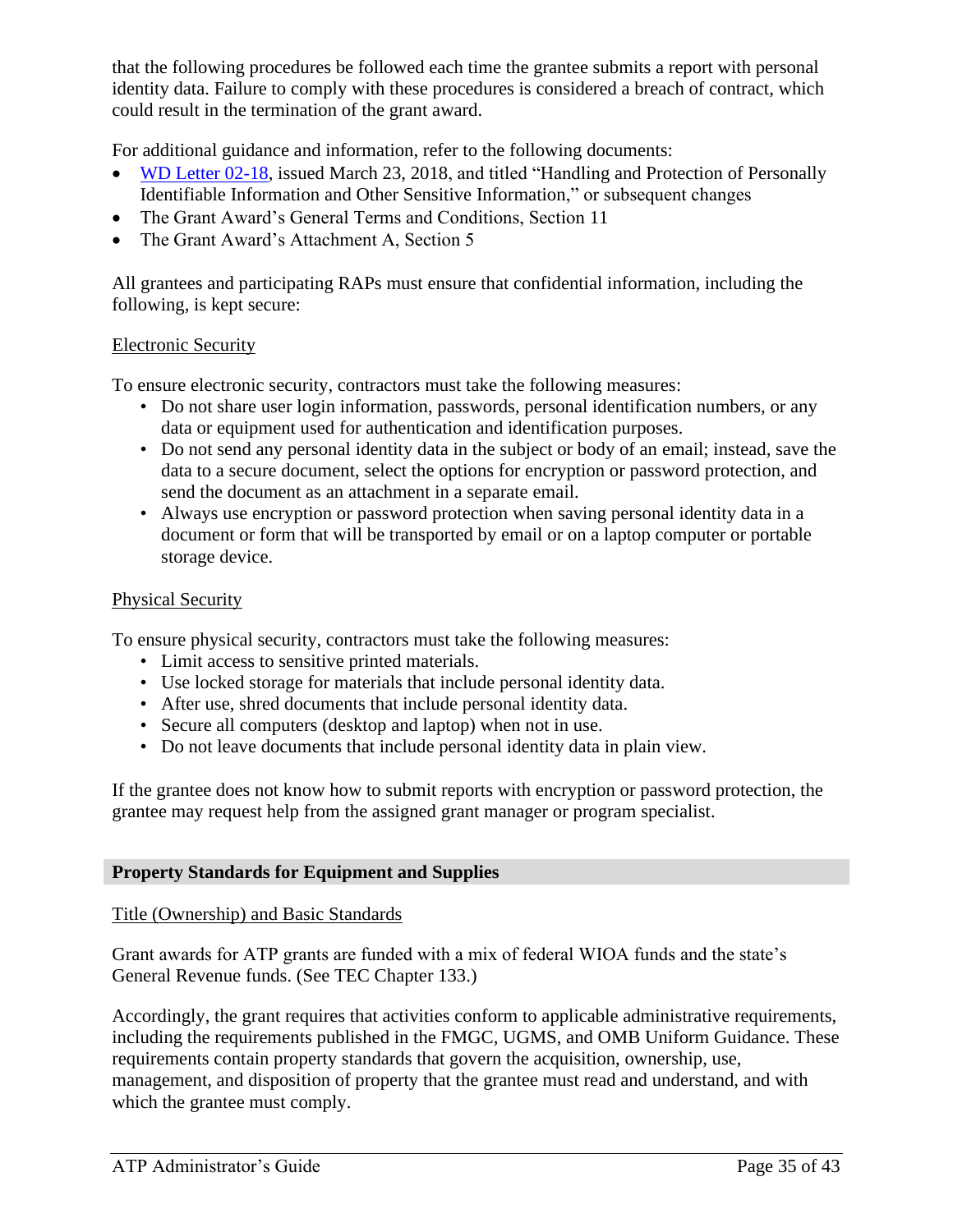Property requirements are as follows:

- The grantee must classify property as either equipment or supplies.
- The grantee must make the classification when the property is purchased.
- The grantee must classify an article of property as equipment if when purchased it had a useful life of more than one year and a per unit acquisition cost of \$5,000 or more.
- If the property did not meet the definition of equipment when it was purchased, then the grantee must classify the property as a supply. (See FMGC Appendix A.)

Ownership of property that is purchased with grant funds is dictated by requirements that govern vesting of the title. When a grantee uses grant funds to purchase property, the title becomes legally vested to the grantee. However, because the grantee purchased the property with grant funds, the government maintains an interest in the property until the property is properly disposed of in accordance with applicable requirements. As a result of the federal interest, the property must be used, managed, and disposed of in accordance with the property standards described in the FMGC, UGMS, and OMB Uniform Guidance.

#### Equipment and Supplies

Equipment is defined as nonexpendable, tangible personal property that has a useful life of more than one year and a per-unit acquisition cost of \$5,000 or more. If the property does not meet the definition of equipment, then the property is classified as a supply. See Appendix A of the [Financial Manual for Grants and Contracts.](https://twc.texas.gov/partners/financial-manual-grants-contracts)

When purchased with grant funds, ownership of property is dictated by governing requirements. When a grantee uses grant funds to purchase property, the grantee is the owner. However, because the grantee purchased the property with grant funds, the government maintains an interest in the property until the property is properly disposed of in accordance with the applicable requirements.

If the property is equipment, the grantee must do the following:

- Maintain certain property records, including an identification number (such as an asset tag number or manufacturer's serial number). The information that must be kept in the property records for equipment is explained in the Property Standards in Chapter 13 of the FMGC, UGMS, and OMB Uniform Guidance. Note that for equipment acquired with federal grant funds, the OMB Uniform Guidance requires that the property records include the Federal Award Identification Number (FAIN) for the federal grant funds. TWC identifies FAINs in Attachment D of the grant awards that it makes.
- Conduct an annual inventory of the property.
- If the property is a supply, the grantee must adequately safeguard the property and be able to identify the property as having been purchased under a particular TWC ATP grant and funding source within the grant—that is, funds provided under WIOA or from the state's General Revenue fund—but there is no requirement for an annual inventory.

Repair and maintenance services that the grantee receives during the grant period to keep the property operational for grant-funded activities can be charged to the grant. Repair and maintenance services received after the grant's end date are the responsibility of the grantee. (See FMGC Chapter 8, relating to the permissibility of maintenance, operations, and repair costs. See Attachment B, Section 1, of the grant, relating to limitations on TWC's liabilities under the grant.)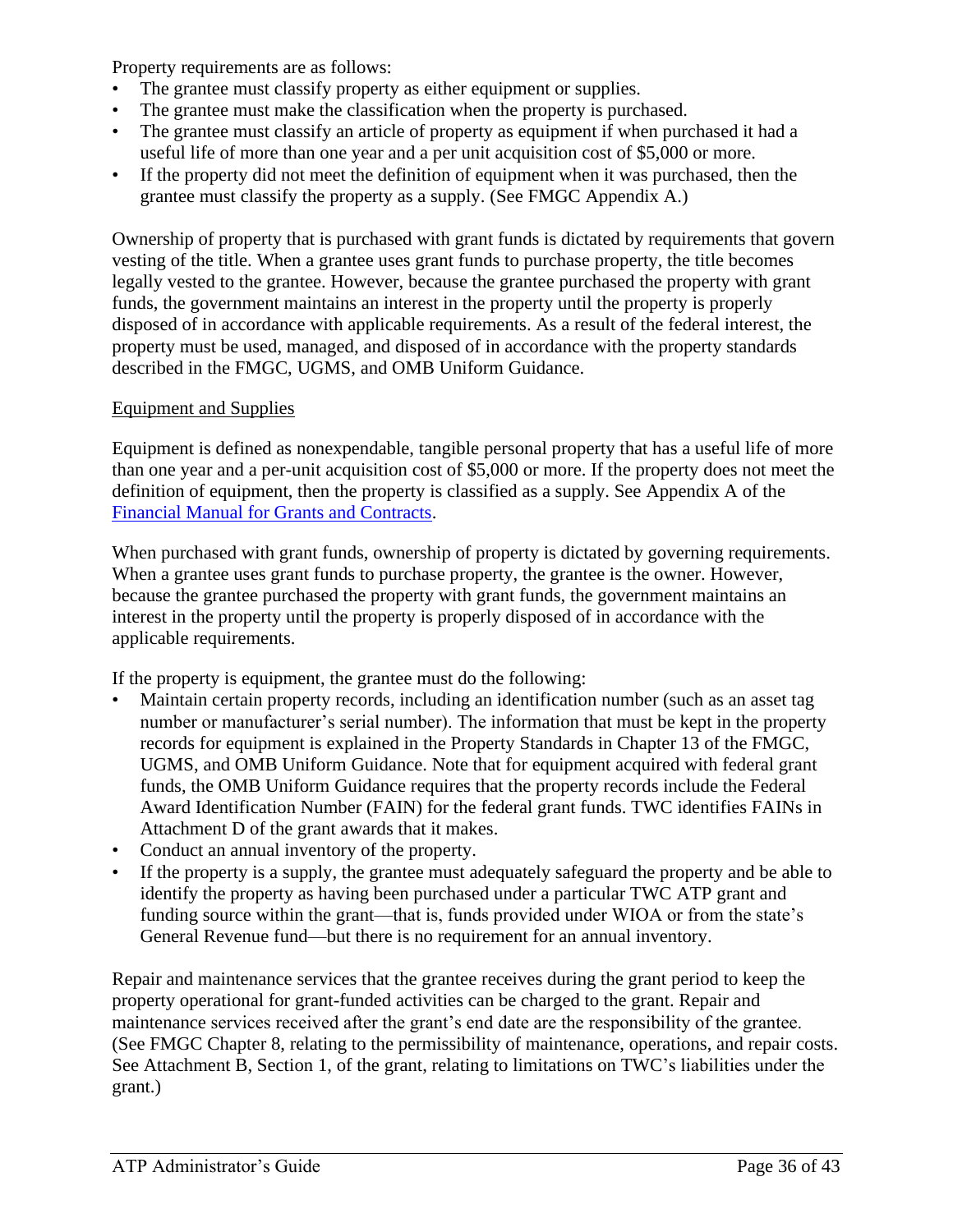When the property is no longer needed for grant-funded activities, the property must be disposed of in accordance with applicable requirements. Refer to the property standards for the disposition of equipment and supplies in the FMGC, UGMS, and OMB Uniform Guidance.

Under those requirements, some equipment requires the grantee to request disposition instructions from TWC by submitting TWC [Form 7300, Notice of Excess Property,](https://twc.texas.gov/files/partners/notification-excess-property-form-7300-accessible-twc.doc) to the TWC grant manager.

Depending on the property's fair market value at the time of disposition, it may be necessary for the grantee to credit the original RAP by remitting compensation to TWC in connection with property disposition or before using the property for other training activities.

#### Equipment Transfers to Change LEA Partners

Once acquired, equipment must be used for the originally authorized purpose for as long as it is needed, even if ATP grant support is discontinued. While the equipment is needed for the originally authorized purpose, the equipment must be used only by the apprenticeship program or project for which it was acquired.

If an apprenticeship program changes its LEA partner, ownership of the equipment that was acquired through the previous LEA must be transferred to the new LEA. TWC may require the apprenticeship program to submit Form 7300 to the TWC grant manager for official record of the transfer of the property between the LEA partners.

#### **Other Allowable Expenditures**

#### Sales Tax

The sales tax that a grantee is legally required to pay is allowable under grants funded by an ATP grant, if the purchase on which the tax is assessed is allowable under the grant. Sales tax is not allowable, for example, if the grantee making the purchase is exempt from paying sales tax. See the Uniform Grant Management Standards (UGMS) Part 11, Attachment B, Item 41, and Office of Management and Budget (OMB) Uniform Guidance, 2 CFR §200.470.

#### Portable Storage

Portable storage structures are considered adequate for effectively administering the grant project, provided that:

- the RAP may demonstrate that the storage is necessary and reasonable for the performance of and allocable to the ATP award (such grantee determination should be documented in writing in the grantee's records);
- the RAP has properly procured the storage;
- the storage is kept in a secure location that cannot be easily removed from the property;
- the storage is locked;
- the storage has limited access;
- the structure is covered by the program's insurance program;
- the storage is **not** used to store sensitive or personally identifiable information or files; and
- the RAP will continue to participate in and be funded under TWC's ATP. (See TEC  $§133.002(g).)$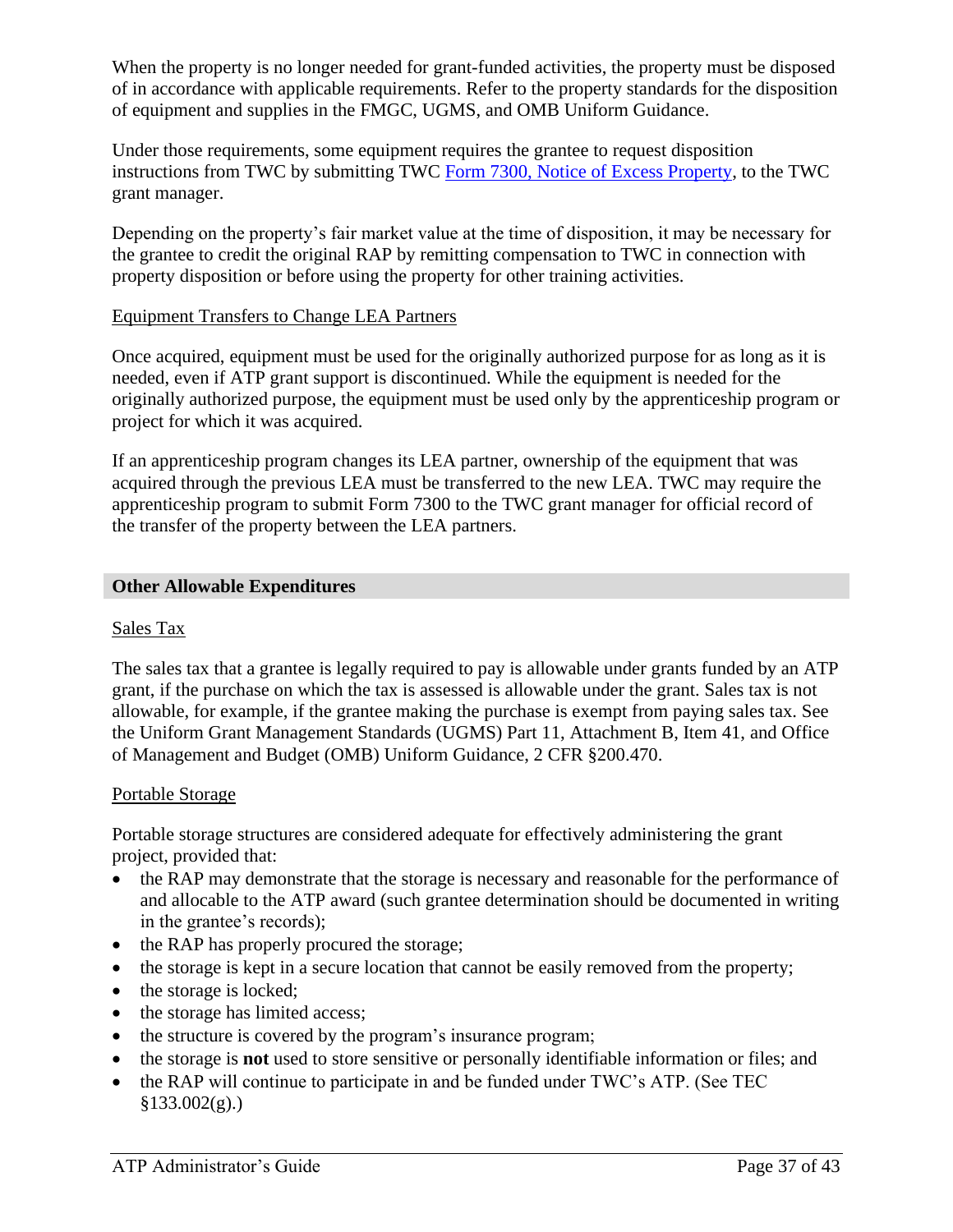If the storage is funded solely by the ATP grant, then the storage must be used for grant-funded activities **only**.

#### **Leveraging Resources through Coordinated Efforts**

All RAPs that ask to be included on the Eligible Training Provider List are automatically eligible to receive federal workforce funding under WIOA as preapproved training providers for the workforce system. WIOA funds can support RAPs, such as funding for classroom training, onthe-job training, and support services.

The Work Opportunity Tax Credit (WOTC) is one of several workforce programs that enhance workplace diversity and facilitate access to good jobs for Texas workers. WOTC encourages employers to hire apprentices from certain targeted groups that have consistently faced significant barriers to employment.

Local Adult Education and Literacy (AEL) providers help by screening and assessing apprentices to determine their proficiencies in math, reading, writing, and English, and to identify educational opportunities.

#### **Unallowable Expenditures**

#### Out-of-State Training

The costs of out-of-state training are not permissible under ATP grant funds. ATP grant funds may not be used for out-of-state training or for out-of-state travel expenses, including per diem, airfare, mileage, lodging, and registration fees. Out-of-state training and travel costs are unallowable uses of ATP grant funds.

#### Events Not Directly Related to Program Training

Key personnel assigned to the implementation and administration of the grant objectives may not use ATP grant funds to attend events, conferences, or meetings that do not directly correlate to the administration of the grant objectives or related classroom training.

#### Activities Not Directly Related to Job-Related Instruction

Time and effort (time worked to complete a task) must be accurately charged and aligned with a particular cost objective. Employees must be paid based on actual recorded effort providing jobrelated classroom instruction to apprentices in the program. Instructor time and effort must not include costs toward:

- continuing education or professional development;
- classroom preparation time, lesson planning, or grading; or
- travel expenses.

Most Recent Update: September 20, 2021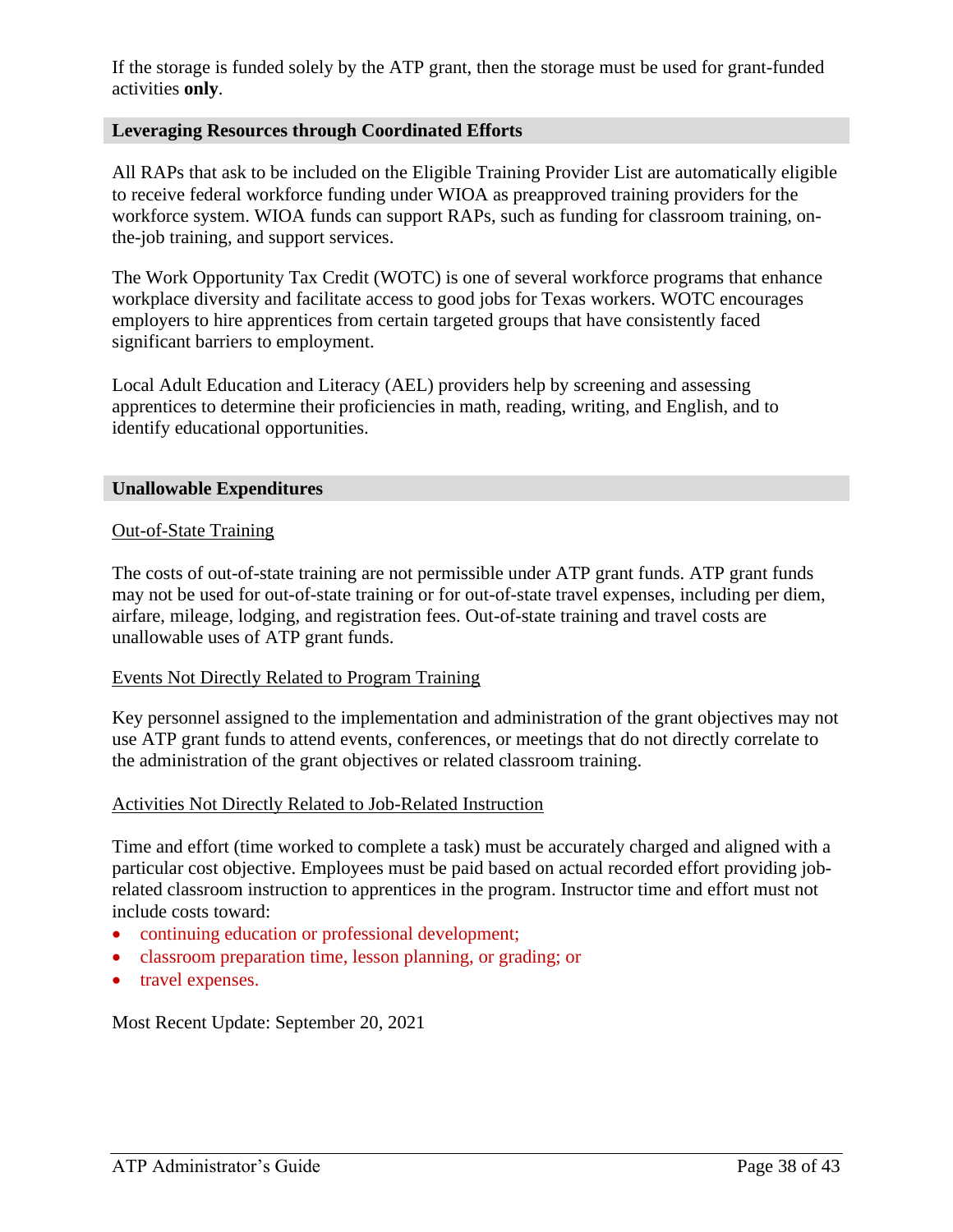#### **Apprentice Eligibility and Support Documentation**

#### Eligibility Criteria

Apprentices eligible for ATP funding must:

- be a full-time paid worker who is at least 16 years of age (except when a higher minimum age is required by law), is employed in the private sector, is registered with DOL OA, and is receiving training to learn a skill in a certified apprenticeable occupation, as defined in Appendix A of this guide; and
- meet basic WIOA eligibility requirements by being:
	- $\geq 18$  years of age or older;
	- $\triangleright$  a US citizen or an eligible noncitizen; and
	- ➢ registered with Selective Service, for males only (males must register between the ages of 18 and 25).

#### Supporting Documentation

Completed documentation and copies of all collected source documentation must be maintained. Failure to completely and accurately document an apprentice's eligibility could result in a finding of Improper Payment.

| <b>Apprentice Eligibility Criterion</b> | <b>Acceptable Documentation</b>                                                                                                                                          |
|-----------------------------------------|--------------------------------------------------------------------------------------------------------------------------------------------------------------------------|
| Age                                     | • Birth certificate<br>• Baptismal records/certificate<br>• Hospital records<br>• Adoption papers/records<br>• Naturalization certificate<br>• Driver's license          |
| Authorized to Work in the United States | • Birth certificate<br>• Baptismal certificate/records<br>• US passport<br>• Military service records<br>• Naturalization certificate<br>• Form I-9 Acceptable Documents |
| <b>Selective Service Registration</b>   | • Selective Service System letter/registration<br>letter<br>• Internet verification/registration<br>(http://www.sss.gov)                                                 |
| Social Security Number                  | • Social Security card<br>• Official correspondence from Social Security<br>Administration                                                                               |

Below is a list of acceptable documentation for each criterion: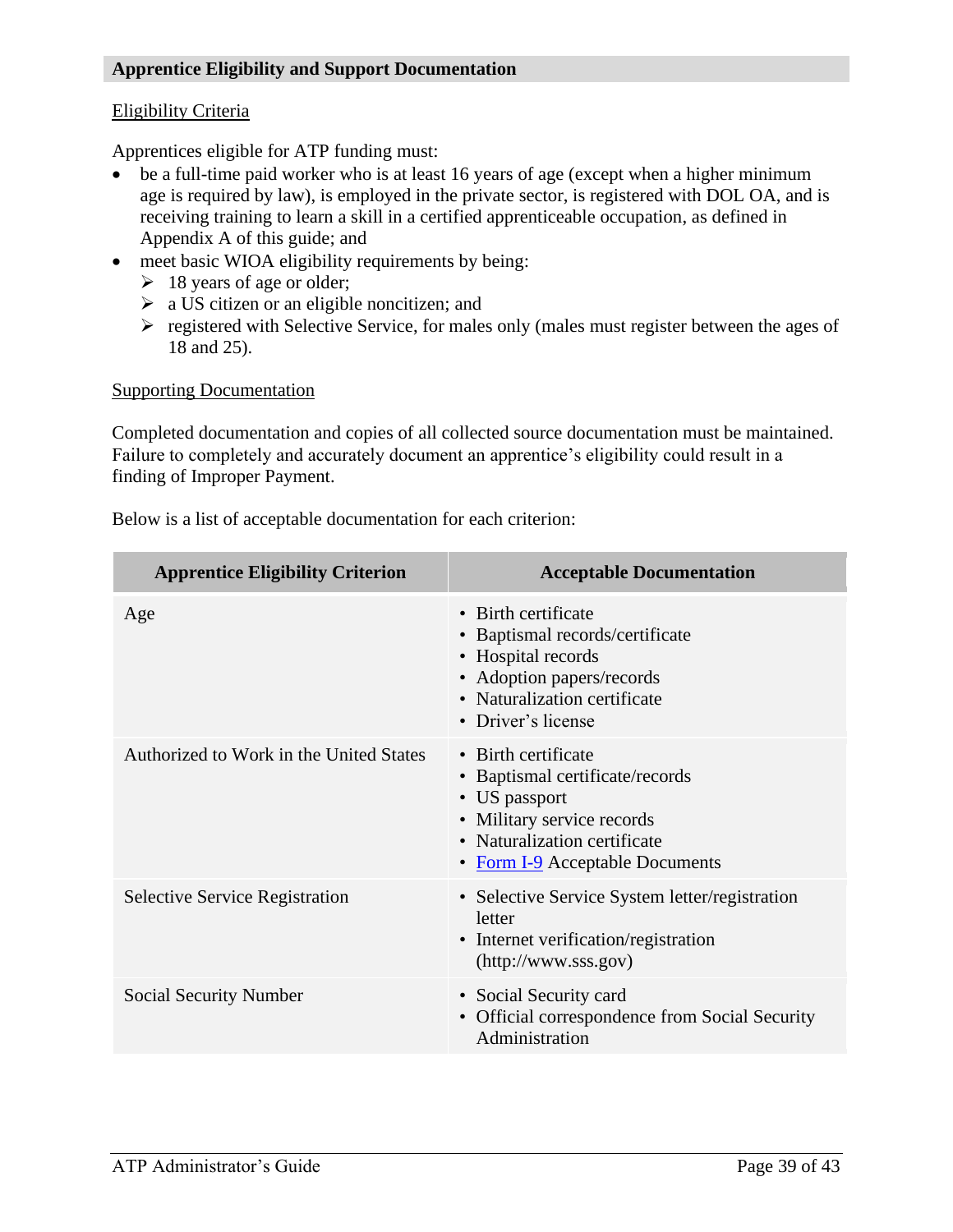#### Temporary Distance Learning

Following growing concerns over the spread of the coronavirus disease 2019 (COVID-19) pandemic, independent school districts and colleges suspended and/or closed in-person classroom sessions across the state to prevent further spread of the virus. Closures at these institutions resulted in the need to explore alternative options to deliver job-related classroom instruction to continue learning and instruction for apprentices.

To assist with alternate delivery methods, DOL OA issued [Bulletin 2020-51,](https://www.doleta.gov/oa/bul20/Bulletin%202020-51%20Flexibilities%20Available%20for%20the%20Delivery%20Method%20of%20Related%20Instruction.docx) which provided guidance and flexibilities toward virtual job-related instruction by encouraging program sponsors to consider the use of such electronic media as a vehicle for delivering related instruction during the COVID-19 pandemic. Bulletin 2020-51 encouraged registration agencies to permit using such electronic media in light of the global health pandemic by further offering a list of resources on using electronic media in related instruction, as prescribed in Bulletin 2010-13.

Program sponsors that did not have distance-type learning identified in their apprenticeship program standards were allowed to submit a temporary distance-learning request due to COVID-19 to their assigned DOL Apprenticeship Training Representative. Documentation of the request submittal to DOL along with DOL's approval must be maintained, with a copy sent to TWC.

#### Attendance Tracking

Program sponsors, approved by DOL to use an alternate learning delivery method, needed to maintain documentation of procedures used for tracking apprentice attendance, makeup sessions, and instructional hours. Methods of recording attendance included the following:

- Roll call, if conducting virtual instruction
- Login/logoff/progress reports from the system vendor
- Emails and/or text messages to instructors acknowledging online activities
- Screenshots of online modules in progress, quiz completions, and completion certificates
- Conference calls and/or virtual meetings to review comprehension questions of lessons and modules assigned during the week
- Weekly mailouts of paper lessons, with apprentices completing and mailing back for review and grading

#### Technology Fees

The TEC Chapter 133 Apprenticeship program requirements generally do not prohibit technology fees—such as license fees, subscription fees, or administrative maintenance fees for tracking apprentice attendance, completions, and certifications—that are necessary and reasonable for the delivery of the services specified in either Attachments A-1 and/or A-2 of the TWC-funded TEC Chapter 133 Apprenticeship program in response to COVID-19 social distancing precautions and mandates.

As with all other grant-funded costs, to be allowable under the grant award, such costs must conform to applicable administrative requirements and cost principles and are subject to audit and monitoring. These include, but are not limited to, requirements that costs be allocable to the TWC grant award and adhere to period of performance limitations established by the start and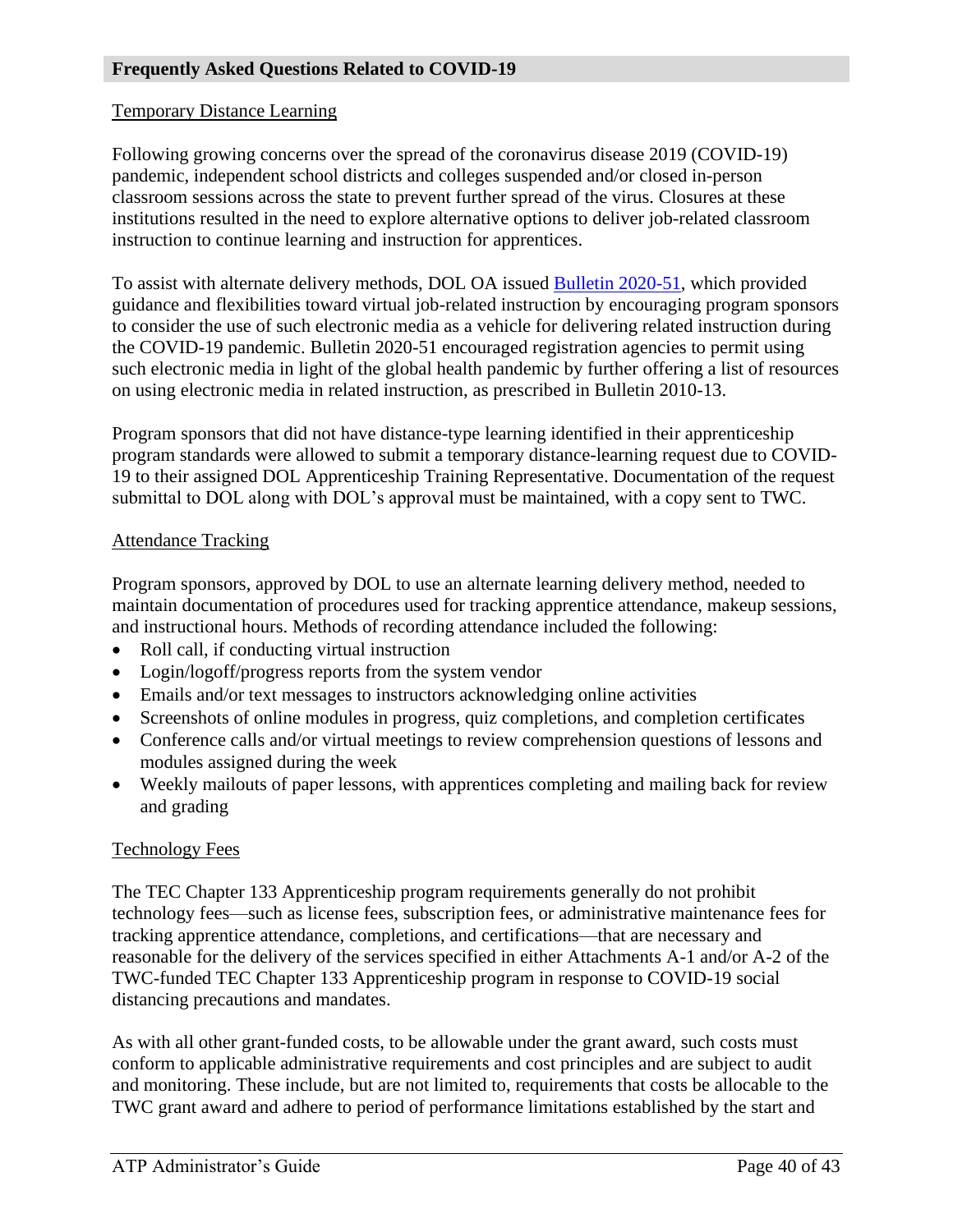end dates of Fiscal Year 2020 (FY'20) TEC Chapter 133 Apprenticeship grant award. Although flexibility for distance learning is being approved temporarily for FY'20, grantees will need to refer to the Administrator's Guide for distance-learning allowance as TWC moves into the new FY'21 application period.

#### Rent and Utility Costs during Closures

Many programs transitioned much of the in-person classroom instruction to virtual platforms temporarily until classes were able to resume normal operations. During these closures, there may have been incurred costs associated with rent and utility for classroom space when apprentices returned to a normal in-person training schedule.

Any such costs that are allocable to and charged to the TEC Chapter 133 Apprenticeship grant must conform to the cost principles specific to "idle facilities and idle capacity." Generally, idle facilities refer to land and buildings or any portion thereof, equipment, or any other tangible asset, whether owned or leased by the entity, that are completely unused and in excess of the entity's current needs. Additionally, costs of "idle facilities" are generally allowable "for a reasonable period of time, ordinarily not to exceed one year" if "they were necessary when acquired and are now idle because of … other causes that could not have been reasonably foreseen." (UGMS, Part II, Attachment B, Item 25(b)(2), and OMB Uniform Guidance, 2 CFR §200.446)

#### Continuation of Distance Learning

Program sponsors that continue to provide classroom instruction through distance-type-learning methods after businesses reopened are required to submit to DOL a change request to modify existing apprenticeship program standards to include distance learning. Upon DOL approval, programs can submit to TWC a request for distance learning consideration. Request criteria is outlined in Part 2.2 Submission Requirements.

Most Recent Update: September 20, 2021

#### **Documenting Grant Expenditures**

To be reimbursed for allowable expenses, the grantee must provide evidence that costs were incurred and paid. Generally, this will take the form of an invoice, receipt, or contract supported by a copy of a canceled check or an electronic copy of a check and other documents showing that the transaction was made (for example, a bank statement or an electronic reference). Documentation must be complete, accurate, well-organized, and legible.

#### Common Elements

Common elements of adequate support documentation may include, but are not limited to, the following:

- Invoices showing the vendor's name, date of service or transaction, and amount paid
- Receipts of items or materials purchased
- Copies of canceled checks or credit card statements showing that amounts were actually paid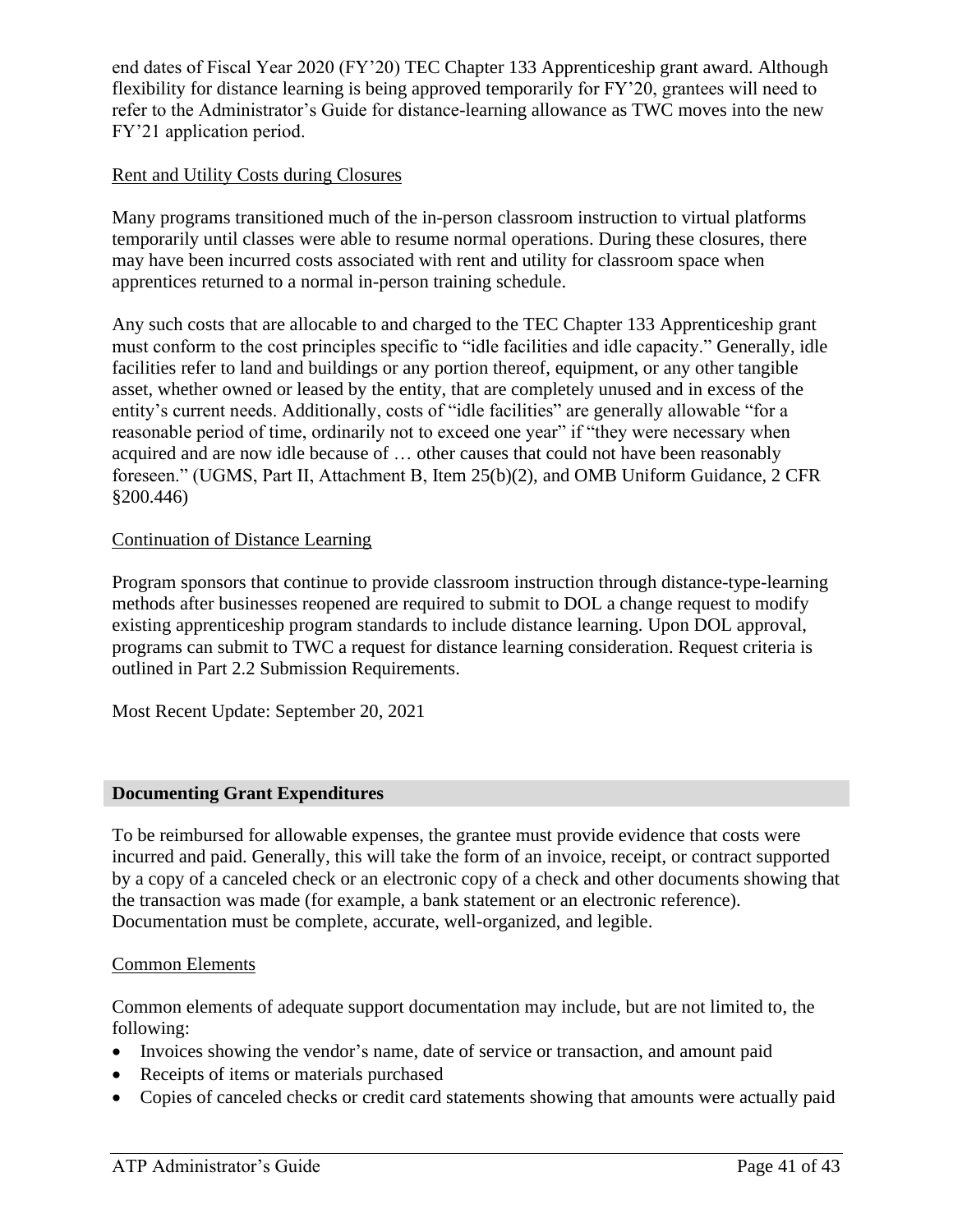- Connections to the grant (grant number, fund type code) as reflected in a general ledger
- Subrecipient agreements or contracts
- Time and effort logs or personal activity reports
- A brief explanation of the purpose of the expense

Note: Dates on invoices and receipts must fall within the grant period, and costs expensed are allocable to only those items listed in the grant budget.

#### Personnel Costs

Personnel costs, such as instructor wages and benefits, must include salaries and wages via a time and effort log or summary report that allocates actual hours to a specific activity and is accompanied by payroll records and fringe benefit costs.

#### Non-personnel Costs

Non-personnel costs (for example, tuition and fees, books, training materials, and equipment) must include invoices with the vendor's name, date of service or transaction, amount paid, and authorization record for cost approval and allocation and record of payments, such as checks or credit card statements.

<span id="page-41-0"></span>Most Recent Update: September 20, 2021

## **Appendix C Resources**

This appendix serves as a primary reference to help grantees fulfill their fiscal responsibility to safeguard grant funds and ensure that they are used for the purposes for which they were awarded. The guide is a day-to-day management tool for grantees and may also be used by subgrantees in administering their grant projects.

#### **Administrative Requirements, Cost Principles, and Audit Requirements**

Office of Management and Budget "Uniform [Administrative Requirements, Cost Principles,](https://www.ecfr.gov/cgi-bin/text-idx?SID=cf1f1fd08ed8c4795c6c211c222dcf44&mc=true&tpl=/ecfrbrowse/Title02/2cfrv1_02.tpl#200)  [and Audit Requirements for Federal Awards" \(Uniform Guidance\) \(2 CFR Part 200\)](https://www.ecfr.gov/cgi-bin/text-idx?SID=cf1f1fd08ed8c4795c6c211c222dcf44&mc=true&tpl=/ecfrbrowse/Title02/2cfrv1_02.tpl#200)

[Texas Uniform Grant Management Standards](https://comptroller.texas.gov/purchasing/docs/ugms.pdf)

[TWC Financial Manual for Grants and Contracts](https://www.twc.texas.gov/files/partners/financial-manual-for-grants-and-contracts-twc.doc)

#### **Federal Program Resources**

The National Apprenticeship Act **[29 USC §50](https://www.gpo.gov/fdsys/search/pagedetails.action?collectionCode=USCODE&searchPath=Title+1&granuleId=USCODE-2010-title29-chap4C-sec50&packageId=USCODE-2010-title29&oldPath=Title+1&fromPageDetails=true&collapse=false&ycord=614)**

Labor Standards for the Registration of Apprenticeship Programs